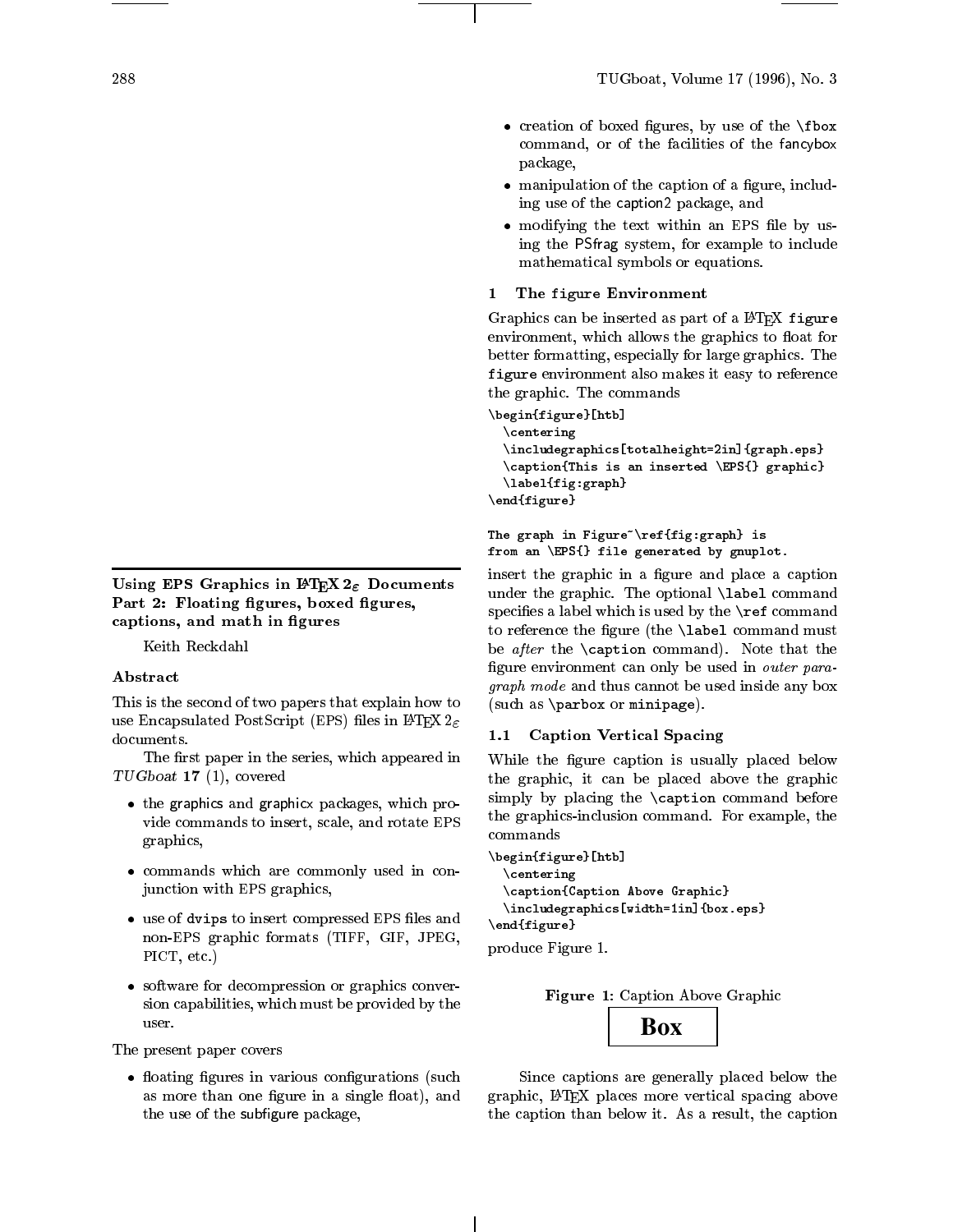in Figure 1 is placed quite close to the graphic. The spacing above and below the caption is controlled by the two lengths \abovecaptionskip (which is  $100$ pt by default) and  $\bar{p}$  and  $\bar{p}$  and  $\bar{p}$  (which is isomorphic is independent in  $\bar{p}$ zero by default). The standard LATFX commands  $\sim$  . The set  $\sim$  and  $\sim$  modify are used to modify the use  $\sim$ these lengths. The commands

```
\setlength{\abovecaptionskip}{5pt}
\setlength{\belowcaptionskip}{0.5cm}
```
provides a 5 point spacing above the caption and a 0.5 centimeter spacing below the caption. The commands

```
\addtolength{\abovecaptionskip}{5pt}
\addtolength{\belowcaptionskip}{-5pt}
```
increases the spacing above the caption by 5 points and decreases the spacing below the caption by 5 points. For example, the commands

```
\begin{figure}[htb]
 \setlength{\belowcaptionskip}{10pt}
 \centering
 \caption{Caption Above Graphic}
 \includegraphics[width=1in]{box.eps}
\end{figure}
```
produce Figure 2.

Figure 2: Caption Above Graphic



## 1.2 Figure Placement Options

 $IATFX$  figures are "floats" whose placement is decided by IATEX. Since your taste in figure-placement may differ from that of  $\mathbb{P}\Gamma$ FX, the figure environment has placement options

- he head to be a covered the samples of the text where the term of the text where  $\alpha$ command is located.
- t Top: Place the gure at the top of a page.
- b Bottom: Place the gure at the bottom of a page.
- p Page of Place the Place the Place on the separate of the separate of  $\sim$ page which contains only floats.

The placement options in the above example are [htb] which means that L<sup>AT</sup>EX first tries to place the figure at that location, then tries to place the figure at the top of a page, and finally tries to place the figure at the bottom of a page. When LATEX "tries" to place a figure, it checks how many figures are already on the page and other esthetic concerns. If IAT<sub>F</sub>X determines that the figure wouldn't look good, it tries the next placement option.

The order in which the placement options are specified does not make any difference. The placement options are attempted in the order h-t-b-p regardless of the order in which the options are specied. Thus [hb] and [bh] are both attempted as h-b.

To make LAT<sub>F</sub>X "try really hard" in its float placement, put an exclamation point in the placement options (e.g., \begin{figure}[!ht]) which makes LAT<sub>EX</sub> suspend its esthetic rules and do its best to make the requested placement. Even with the ! option,  $\text{LFTF}X$  has the final say in the placement and reserves the right to override the request. For example, if the commands

```
\begin{figure}[!ht]
 \includegraphics[totalheight=4in]{graph.eps}
\end{figure}
```
occur 3 inches from the bottom of the page, LATEX ob jects to leaving 3 inches of whitespace at the bottom of the page and overrides the  $[\,]$ h], filling the bottom 3 inches of the page with the text which is after the figure in the .tex file.

If you feel IATEX is making poor float placement decisions, you may need to tweak its placement algorithm by modifying the float parameters (see  $[1,$ pages 199-200], [2, pages 141-143], or [3, pages 174- 175]).

#### 1.2.1The float Package's [H] Placement Option

The float package adds an [H] option to the figure environment which *always* places the float "here". However, this option should normally be avoided, as the [!ht] option is a better way of producing the desired behavior.

To use the [H] option, include

## \usepackage{float}

in the preamble and put a  $\text{testyleft}$ command before the \begin {figure}[H] command is used. (See [2, page 149].) When using the [H] option, the user is responsible for managing the document to avoid large sections of whitespace.

While the figure environment defined by the float package allows the  $[H]$  option, it also places the figure caption below the figure environment. While this does not affect simple figures, it prevents captions above graphics as in Figure 1 or the construction of side-by-side and other complex figure arrangements.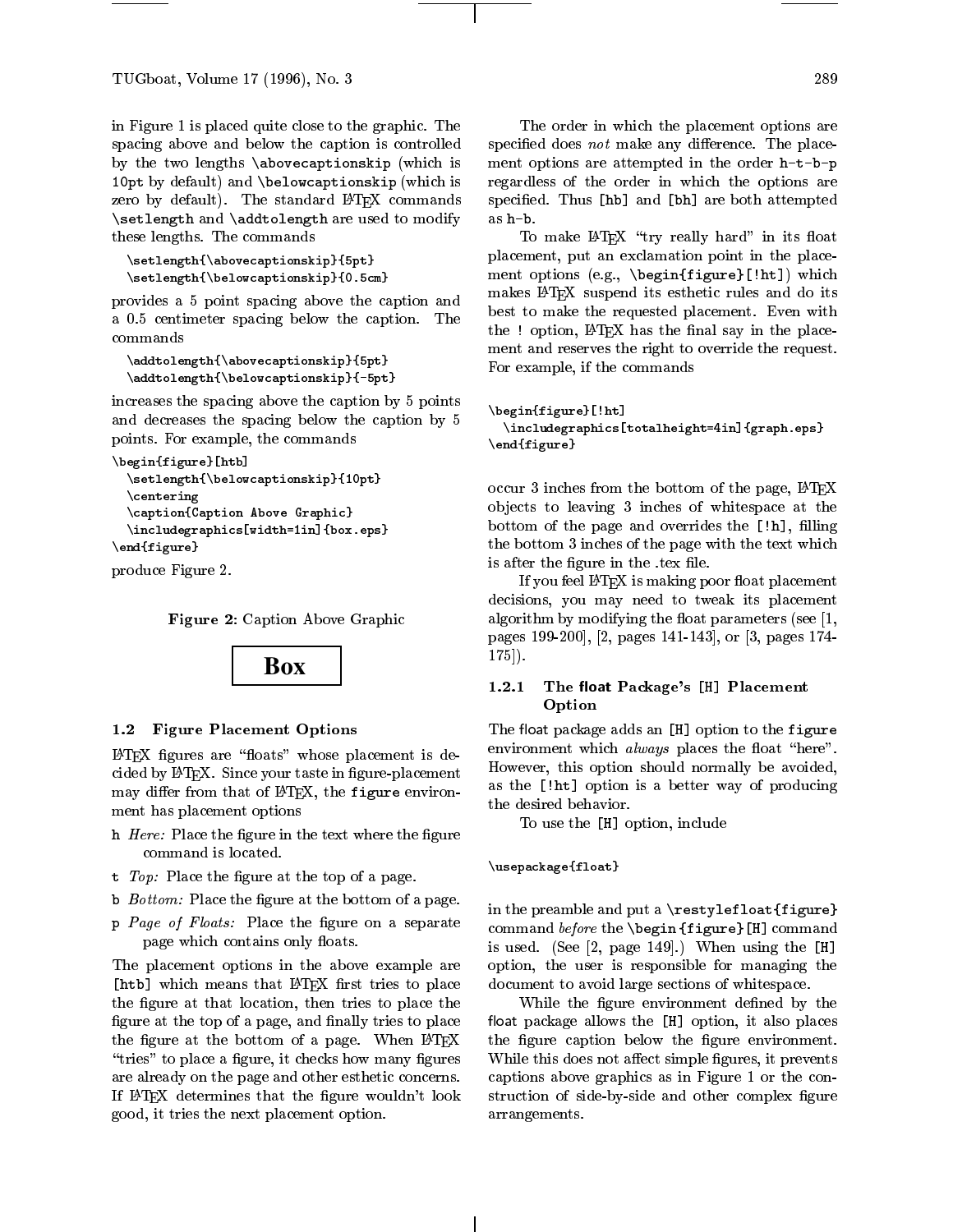## 2 Landscape Figures

In <sup>a</sup> document with portrait orientation, there are three methods for producing against which computes  $\mathbf{r}_i$ orientation.

- 1. The lscape package provides <sup>a</sup> landscape environment, which treats the left edge of the l paper as the top of the page, causing any text, tables, or gures in the landscape environment to have landscape orientation.
- 2. The rotating package has <sup>a</sup> sidewaysfigure environment which is similar to the figure environment except that the gures have landscape orientation.
- 3. The rotating package provides a \rotcaption commanders which is like the value to me the communication except that the caption has landscape orienta-

- Both options <sup>1</sup> and <sup>2</sup> place the rotated gure on <sup>a</sup> separate page. Option <sup>3</sup> produces an page.
- The full-page gure produced by Option <sup>2</sup> will oat to provide better document formatting. Since the gure(s) produced by Option <sup>1</sup> can only not we within the awnively pages, this may  $\sim$ result in <sup>a</sup> partially-empty page before the gure.
- The landscape environment in Option <sup>1</sup> can be used to produce landscape pages containing any combination of text, tables, and gures. Option 2 produces only rotated gures or tables.

## 2.1 The landscape Environment

 $T$  . The latter part of the state  $T$  the state state state  $T$  are stated as  $T$  ${\rm ics}\;$  bundle" distributed with  ${\rm L2T}$  defines the landscape environment; this lets you place landscape pages in <sup>a</sup> portrait document. The landscape pages are rotated such that the left edge of the portrait page is the top edge of the landscape page.

 $\bf{r}$  and  $\bf{r}$  are  $\bf{r}$  and  $\bf{r}$  and  $\bf{r}$  and  $\bf{r}$  are at  $\bf{r}$  and  $\bf{r}$  $\sqrt{2}$  and  $\sqrt{2}$  communications which prints all unprocessed  $\sqrt{2}$ portrait oats, before switching to landscape orientation. Likewise, \end {landscape} prints all unprocessed landscape oats before switching back to portrait orientation.

The entire contents of the landscape environment is typeset with landscape orientation. This may include was made we the text, in the column version of aa varv awarupvuppo earrarvaansarva oosavumad oaarra ayuuno

```
\lambda\ddot{\phantom{F}}
```

```
\centering
       \Box\ldots . The captive \ldots \ldots \ldots \ldots \ldots \ldots \ldots \ldots \ldots \ldots \ldots \ldots \ldots \ldots \ldots \ldots \ldots \ldots \ldots \ldots \ldots \ldots \ldots \ldots \ldots \ldots \ldots \ldots \ldots \ldots \ldots \ldots \ldots \ld\sim \sim \sim \sim \sim \sim \sim \sim\end{landscape}
```
the landscape environment produces a landscape gure. Note that since the landscape environment starts <sup>a</sup> new page, it may result in <sup>a</sup> partially-blank page.

#### 2.2The sidewaysfigure Environment

The rotating package provides the sidewaysfigure en landscape wanter produced in a collection with a second copies orientation. For example

```
\begin{sidewaysfigure}\ddotsc\includegraphics[width=4in]{box.eps}\cdots . Sideways figure figure \cdots . Figure \cdots ,
\end{sidewaysfigure}
```
produces Figure 3.

Unlike the landscape environment, the gure produced by sidewaysfigure can be with the can compute the case of the canonical canonical canonical canonical portrait pages to avoid the partially-blank page that the landscape environment may produce. However, we are seen to the landscape of the second many set of the second many set of the second many set of the second many set of the second many set of the second many set of the the monetary cape the theoretical is much more more interested allowing the landscape pages to consist of a mixture. of text, tables, and gures. The rotating package also provides <sup>a</sup> sidewaystable environment for producing tables with landscape orientation. Unlike the landscape environments, the sidewaystable and sidewaysfigure environments cannot contain a mixture of the text, in gaster that the text of

The default of the default of the High-to-produced by sideways and dopening on whether the document is processed with the oneside or twoside documentation option

- When the oneside option is chosen, the bottom of the graphic is towards the right edge of the portrait page.
- when the two two second options is chosen the bottom. of the graphic is to ward the outside outside of the o portrait page.

This default behavior can be overridden by options to the \usepackage{rotating} command.

## \usepackage[rotateleft]{rotating}

causes the bottom of the sideways figure graphics to be towards the left edge of the portrait page (regardless of oneside or twoside options). Similarly,

## \usepackage[rotateright]{rotating}

causes the bottom of the sidewaysfigure graphics to be towards the right edge of the portrait page.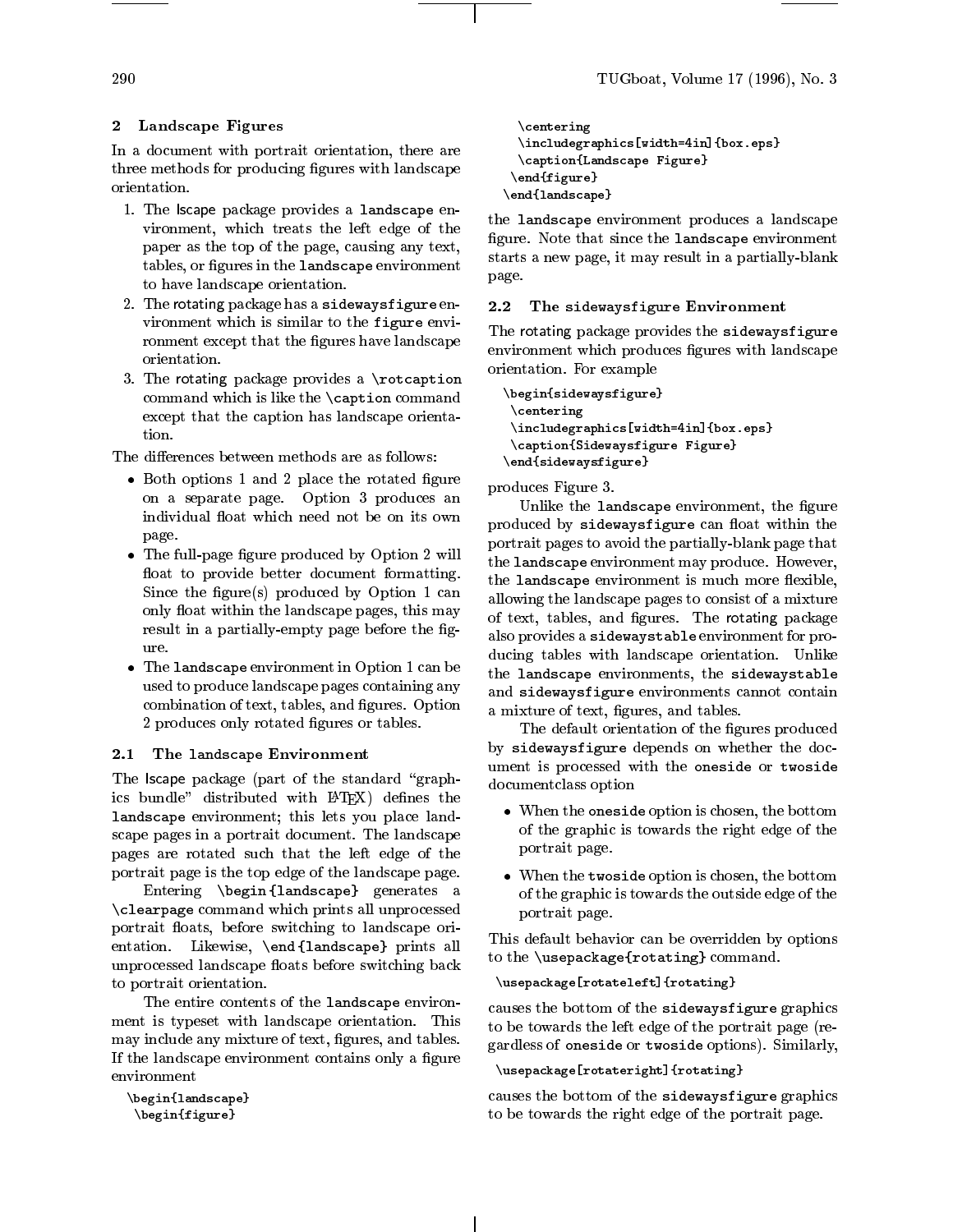# <u>ي.</u><br>م The **\rotcaption** command \rotcaption command

The methods in Sections م.<br>1 and ىخ<br>2. both produce full-page landscape gures, which may not a. necessary for smaller landscape gures. The rotating package's \rotcaption command can a. used ಕ construct smaller landscape gures. For example

 $\{\texttt{end}$  $\sqrt{$ end $\{$ figure $\}$ \beginffigure}  $\verb|\begin{figure}{1} \end{figure}$ \end{minipage} \end{minipage} (endfminipage)<br>\begin{minipage}[c]{0.5in}<br>\rotcaption{Rotcaption Caption}  $\lambda$ begin{minipage}[c]{0.5in} \end{minipage} \begin{minpage}[c]{1in}  $\verb|\beqin{min}min$  $\langle$ centering **centering**  $\sqrt{1}$ abel $\{$ fig:rotcaption}  $\{$ label $\{$ fig:rotcaption $\}$ \rotcaption{Rotcaption \includegraphics[angle=90,<br>width=\textwidth]{box.eps}  $\lambda$ includegraphics[angle=90, width=\textwidth]{box.eps}

produces Figure

4.

The caption produced  $\mathbf{s}$ \rotcaption is always rotated such  $\thinspace \tan$ its bottom is towards the right edge ቧ the paper. Unlike the methods in Sections بر<br>1 p.<br>E 2.2, the \rotcaption command does not rotate the graphics. We therefore added the angle=90 option in the above example.

**Box**

Figure 3: Sidewaysure Figure



Figure 4 : Rotcaption Caption

# دع Side-by-Side Side-by-Side Graphics

The commands necessary for side-by-side graphics depend on how the user wants the graphics organized. This section covers three common methods ם, organizing side-by-side graphics

- 1. The side-by-side graphics a<br>J combined into a single gure.
- The side-by-side graphics each form their own gure (e.g., Figure 12, Figure 13, etc.)

2.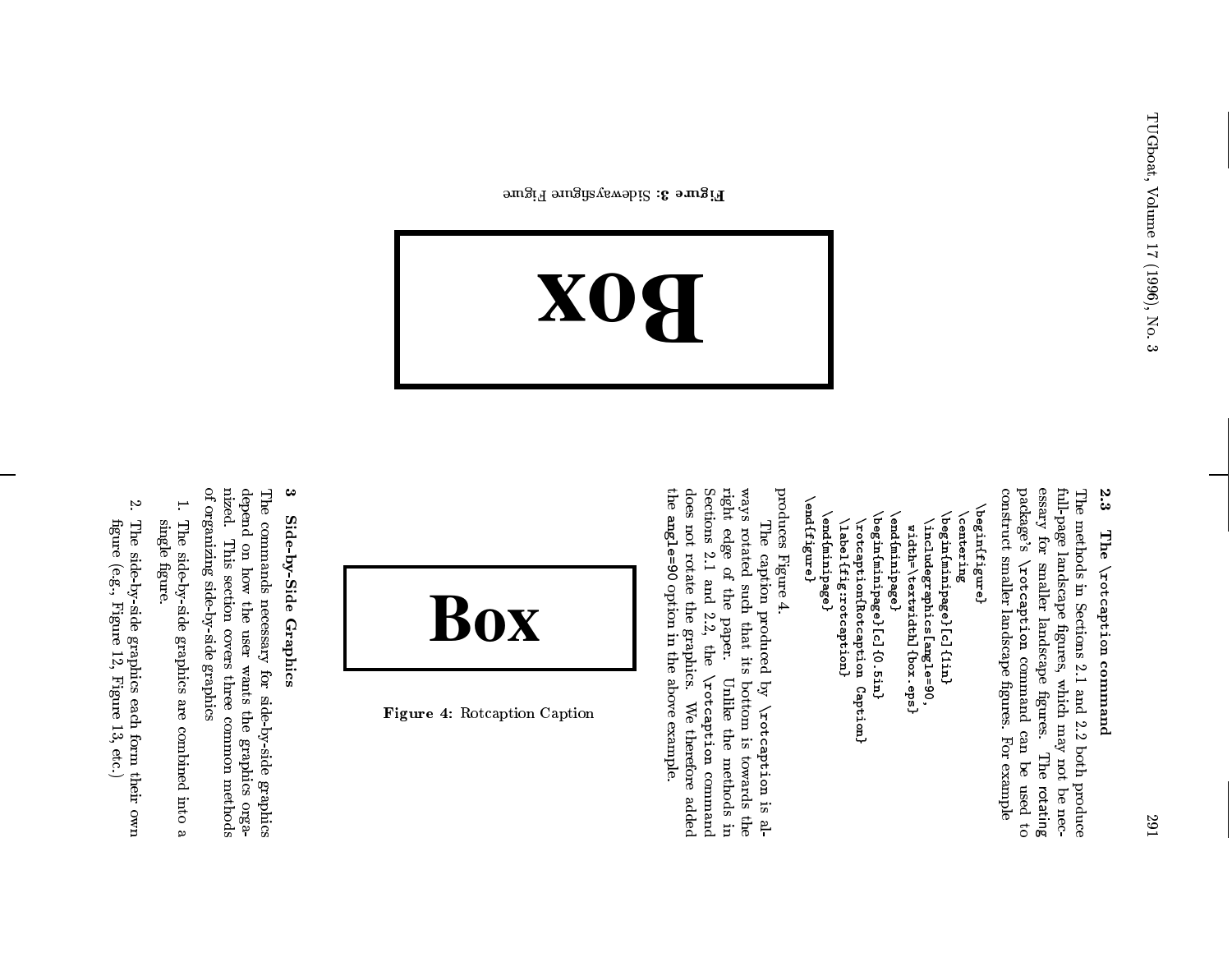3. The side-by-side graphics each form <sup>a</sup> subgure (e.g., Figure 12a, Figure 12b, etc.) of <sup>a</sup> single gure (Figure 12).

 $\mathcal{L}_{\mathcal{A}}$  this section specifically discusses side-by-side-by-side-by-sidegraphics, most of the information is also value for  $\sim$  $\sim$  stacked graphics and complex such and complex  $\sim$  such and complex such and complex such and complex such and complex such and complex such and complex such and complex such an analysis of  $\sim$ as Figures 28-34 on Page 297.

#### 3.1 Side-by-Side Graphics in <sup>a</sup> Single Figure

 $T$  is two most common methods for placents  $\sim$   $\sim$ side graphics in <sup>a</sup> gure are

- 1. Multiple \includegraphics commands
- 2. Multiple minipage environments, each of which contains an  $\sim$  commanded community community community.

#### 3.1.1 Side-by-Side \includegraphics Commands

while space-by-side-by-side-by-side-by-side-by-side-by-side-by-side-by-side-by-side-by-side-by-side-by-side-bybe as simple as

```
\begin{figure}
  \centering
  \includegraphics[width=1in]{file1.eps}
 \includegraphics[width=2in]{file2.eps}
  \caption{Two Graphics in One Figure}
\end{figure}
```
there are usually horizontal-spacing commands such as  $\mathcal{1}_{\{1,1\}}$  or  $\mathcal{1}_{\{1,1\}}$  or  $\mathcal{1}_{\{1,1\}}$  $\Box$  -  $\Box$  . For example,  $\Box$  . For example,  $\Box$  . For example,  $\Box$ 

```
\begin{figure}
\centering
\includegraphics[width=1in]{box.eps}%
\hspace{1in}%
\includegraphics[width=2in]{box.eps}
\caption{Two Graphics in One Figure}
\end{figure}
```
produces Figure <sup>5</sup> which is 4 inches wide (1 inch for file1.eps, <sup>1</sup> inch for the \hspace, and <sup>2</sup> inches for file2.eps). This 4-inch-wide gure is centered on  $t$  ,  $t$  is used in the particle instead of  $\lambda$  is used the  $\lambda$ graphics are pushed to the margins.

## 3.1.2 Side-by-Side minipage Environments

Greater control over the graphics' horizontal and vertical placement can be obtained by placement of the commands inside minipage environments. For example,

```
\begin{figure}
\centering
\begin{minipage}[c]{0.5\textwidth}
 \centering
 \includegraphics[width=1in]{box.eps}
\end{minipage}%
\begin{minipage}[c]{0.5\textwidth}
```

```
\centering
 \includegraphics[width=2in]{box.eps}
\end{minipage}
\caption{Centers Aligned Vertically}
\end{figure}
```
produces Figure 6. Some notes on this example:

- Like any other L<sup>AT</sup>EX object, minipages are positioned such that their baseline is aligned  $m = 1$  . The current baseline of  $m = 1$ option defines the minipage's baseline as its centerline. The [b] option defines the minipage's minimage (which is not need the bottom in the bottom of the minipage). The [t] option denes the minipage's baseline as the baseline of the top line of the minipage (which is not necessarily the top of the minipage). See section <sup>4</sup> for information on the minipage environment and its placement options.
- $\mathbf{r}$  and  $\mathbf{r}$  are the common  $\mathbf{r}$  and  $\mathbf{r}$  and  $\mathbf{r}$  and  $\mathbf{r}$  commutes the commutation of  $\mathbf{r}$ prevents <sup>a</sup> space from being inserted between the minipage boxes. Such <sup>a</sup> space would use some horizontal space, preventing both minipages from the same line of the same line of the same line.

When the widths of the minipages do not add up to 1.0\textwidth, the \hspace or \hfill commands can be used to specify to horizontal space spacing. For example,

```
\begin{figure}
\centering
\begin{minipage}[c]{1in}
   \centering
   \includegraphics[width=\textwidth]{box.eps}
\end{minipage}%
\hspace{1in}%
\begin{minipage}[c]{2in}
   \centering
   \includegraphics[width=\textwidth]{box.eps}
\end{minipage}
\caption{Centers Aligned Vertically}
\end{figure}
```
produces <sup>a</sup> gure with the same horizontal spacing as Figure 5, but the centers of the centers of the boxes are aligned  $\sim$  -  $\sim$  -  $\sim$  -  $\sim$   $\sim$   $\sim$ 

#### 3.2Side-by-Side Figures

In the previous section, multiple minipage enviromments were used inside a figure environment to produce <sup>a</sup> single gure consisting of multiple  $\sigma$ -restricts. Placements in the theory inside the theory inside the theory inside the theory in the theory in the theory in the theory in the theory in the theory in the three theory in the three three three three three minipages makes the minipages themselves become gures. For example,

292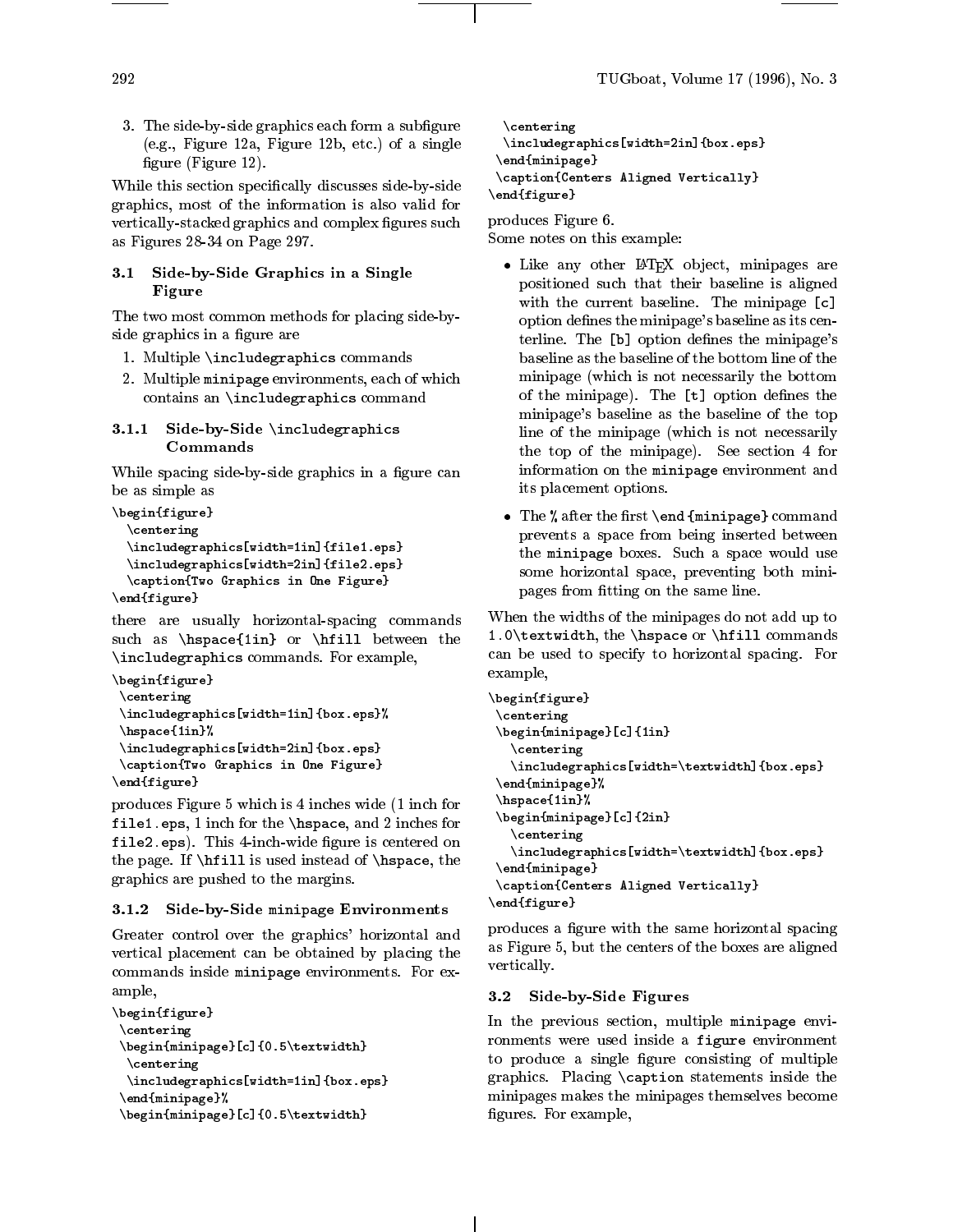

Figure 5: Two Graphics in One Figure



Figure 6: Centers Aligned Vertically

```
\begin{figure}\begin{minipage}[b]{0.5\linewidth}\centering
  \includegraphics[width=1in]{box.eps}\sum_{i=1}^{n} substituting \sum_{i=1}^{n} sinds \sum_{i=1}^{n}\end{minipage}%
 \begin{minipage}[b]{0.5\linewidth}\centering
  \includegraphics[width=1.5in]{box.eps}\mathcal{F} box \mathcal{F} box \mathcal{F} box \mathcal{F} and \mathcal{F} are defined by \mathcal{F}\end{minipage}
\ddot{\phantom{F}}
```
produces Figures 7 and 8.

Although the above commands include one figure environment, the commands produce  $two$  figures. Since the \caption command actually produces the figure, figure environments with multiple \caption commands produce multiple gures.

#### $3.2.1$ Alignment Problems with Side-by-Side Figures

The [b] options aligned the bottoms of Figures 7 and 8. However, long captions may affect this alignment. For example,

```
\begin{figure}\begin{minipage}[b]{.333\linewidth}\centering
   \includegraphics[width=1in]{box.eps}\caption{Small Box with a Long Caption}
   \left(5.000, 1.000\right)\ddot{\hspace{1mm}}\begin{minipage}[b]{.333\linewidth}\centering
   \includegraphics[width=1.5in]{box.eps}\ldots and \ldots and \ldots are defined to a set \ldots . Then \ldots\ddot{\hspace{1mm}}\begin{minipage}[b]{.333\linewidth}\ddotsc\includegraphics[width=2.0in]{box.eps}\left\{ \begin{array}{ccc} 1 & 0 & 0 & 0 & 0 \\ 0 & 0 & 0 & 0 & 0 \\ 0 & 0 & 0 & 0 & 0 \\ 0 & 0 & 0 & 0 & 0 \\ 0 & 0 & 0 & 0 & 0 \\ 0 & 0 & 0 & 0 & 0 \\ 0 & 0 & 0 & 0 & 0 \\ 0 & 0 & 0 & 0 & 0 \\ 0 & 0 & 0 & 0 & 0 \\ 0 & 0 & 0 & 0 & 0 \\ 0 & 0 & 0 & 0 & 0 \\ 0 & 0 & 0 & 0 & 0 \\ 0 & 0 & 0 & 0 & 0 \\ 0 & 0 & 0 & 0 & 0
```
\end{minipage}\end{figure}

produces Figures 9, 10, and 11.

The long caption of Figure 9 means that it is not aligned with the other figures. In this case, the baselines of all the figures are their bottoms, so the alignment can be corrected by changing the minipage positioning option from [b] to [t] which aligns the baselines of the graphics (see Section 4 for information). If the baselines of the graphics do not correspond to their bottoms, the [t] option does not produce the desired positioning. Instead, invisible vertical lines (called *struts*) can be placed in the captions of the other figures to make LATFX think that all the captions are two lines long.

```
\begin{figure}\begin{minipage}[b]{.333\linewidth}\centering
  \includegraphics[width=1in]{box.eps}\caption{Small Box with a Long Caption}
  \label{fig:side:cc}\ddot{\mathcal{M}}\begin{minipage}[b]{.333\linewidth}\ddotsc\Box\ldots . The distance box \alpha and \alpha and \alpha and \alpha\sim \sim \sim \sim \sim \sim \sim\protect\rule[-\baselineskip]{0pt}\epsilon (2000) \epsilon - \epsilon . The set of \epsilon\label{fig:side:dd}\ddot{\mathcal{M}}\begin{minipage}[b]{.333\linewidth}\ddotsc\Box\caption[Big Box]
     \mathbf{B} = \mathbf{B} box \mathbf{B} = \mathbf{B} and \mathbf{B} = \mathbf{B} . The set of \mathbf{B} = \mathbf{B}\epsilon (2.200 \epsilon 2010 \epsilon 2010 \epsilon 2010 \epsilon\label{fig:side:ee}
```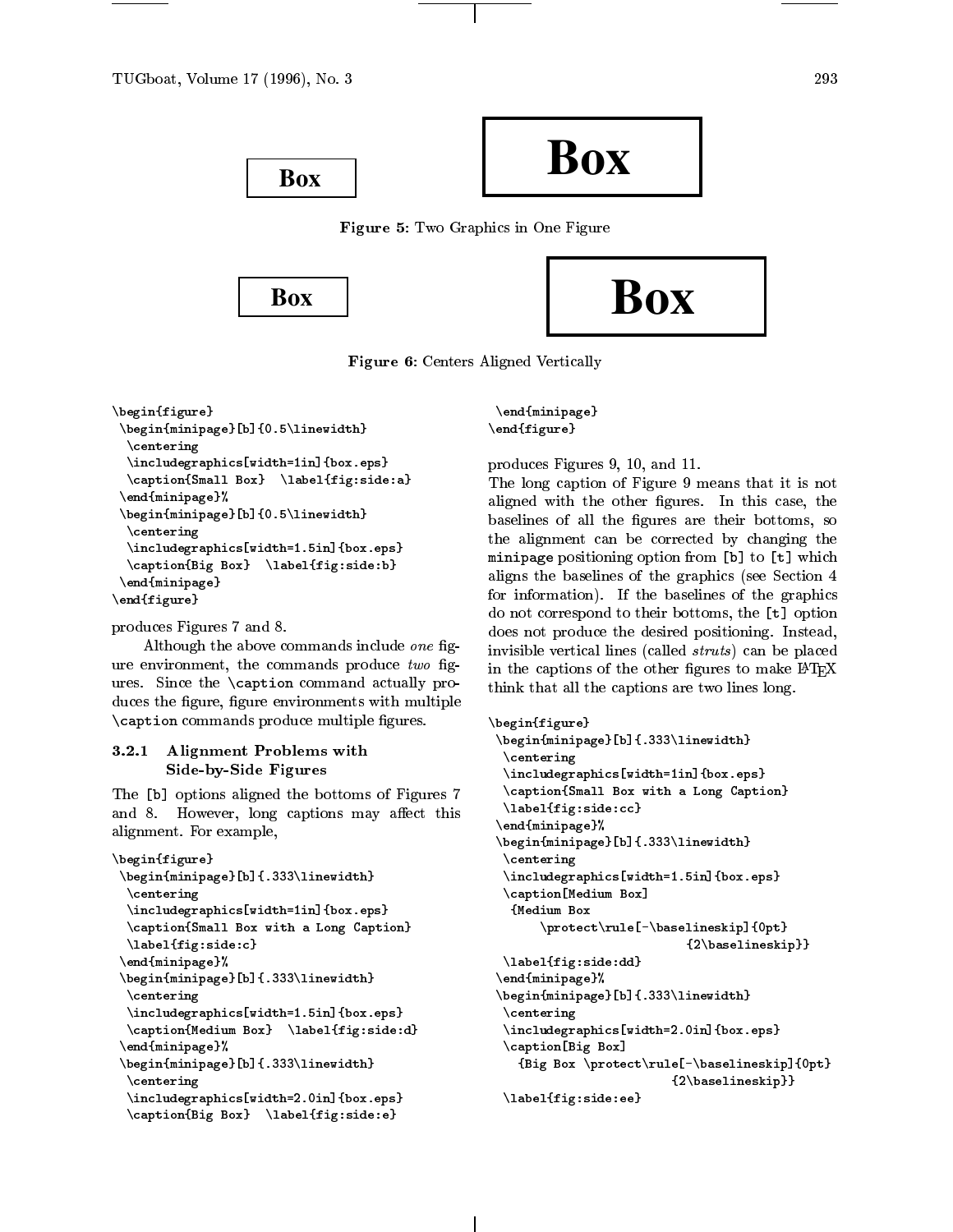TUGboat, Volume <sup>17</sup> (1996), No. <sup>3</sup>



Figure 9: Small Box with <sup>a</sup> Long Caption

Figure 10: Medium Box

Figure 11: Big Box

\end{minipage} $\sim$   $\sim$   $\sim$   $\sim$   $\sim$   $\sim$   $\sim$   $\sim$ 

which produces Figures 12, 13, and 14.

\rule[start ] {width } {height } produces <sup>a</sup> vertical model with a width of width starting starts above the baseline and with a height  $\alpha$  height  $\alpha$  height  $\alpha$  is a height  $\alpha$ the width is zero, the line becomes invisible and is called a structure and captions, the structure captions, the structure

```
\rule[-\baselineskip]{0pt}{2\baselineskip}
```
the top of the current line. This makes LATEX think that, like the Figure <sup>12</sup> caption, the captions for Figures <sup>13</sup> and <sup>14</sup> are two lines tall. Since the  $\sim$  communications is fragment case, the sector communication must be used to that **I was co**n be used inside the  $\zeta$  components communities are  $\zeta$  box  $\zeta$  box  $\zeta$  box  $\zeta$ option species that the text \Big Box" should be used in the list of gures (where the extra vertical space is not desired).

#### 3.3Side-by-Side Subgures

It is often desirable to refer to side of side graphics.  $\sim$  0.000 individually cannot compute a group. The substant  $\sim$ command (from the subgure package) denes the  $\mathbb{R}$  . The side of  $\mathbb{R}$  sides  $\mathbb{R}$  sides as a single signal control and  $\mathbb{R}$ denes each graphics as <sup>a</sup> subgure. For example,

```
\begin{figure}\ddotsc\subfigure[Small Box with a Long Caption]%
    \sum_{i=1}^{n} is a first subset of \sum_{i=1}^{n} first subset of \sum_{i=1}^{n}\lambda = 1.0 in equal to the 1.0 in the 1.0 in the 1.0 in the 1.0 in the 1.0 in the 1.0 in the 1.0 in the 1.0 in the 1.0 in the 1.0 in the 1.0 in the 1.0 in the 1.0 in the 1.0 in the 1.0 in the 1.0 in the 1.0 in the 1.0 in 
  \lambda . The pace of \lambda is a set of \lambda\subfigure[Big Box]{
    \left\{f: s \in \mathbb{R} \right\} , we see that subfigure subfigure subfigure subfigure subfigure
    \Box\cdots . The \cdots subsequently \cdots\label{fig:subfig} %% entire figure
\ddot{\phantom{F}}
```
produces Figure 15; label {fig:subfig:a} refers to subgure 15(a), label {fig:subfig:b} refers to subfigure 15(b), and label  $\mathcal{F}=\mathcal{F}$  refers to an and label Figure 15.

## 3.3.1 Subgures Inside minipage Environments

Like other side-by-side graphics, subgures are often put inside minipage environments. For example,

```
\begin{figure}\centering\begin{minipage}[b]{0.5\textwidth}\centering
  \subfigure[Small Box with a Long Caption]{
  \left\{f:z\right\} , which is a set of \mathbb{F}_{q} is a set of \mathbb{F}_{q} is a set of \mathbb{F}_{q}\include_influence_in_in_in_in_in_in_in_in_in_
  \ddot{\mathcal{M}}\begin{minipage}[b]{0.5\textwidth}\ddotsc\subfigure[Big Box]{
  \left( \begin{array}{ccc} 1 & -1 & -1 \\ -1 & -1 & -1 \end{array} \right)\lambda = 1.5 in contract the 1.5 in the 1.5 in the 1.5 in the 1.5 in the 1.5 in the 1.5 in the 1.5 in the 1.5 in the 1.5 in the 1.5 in the 1.5 in the 1.5 in the 1.5 in the 1.5 in the 1.5 in the 1.5 in the 1.5 in the 1.5 in 
  \end{minipage}\mathcal{S} . Subset in Subfigure II and \mathcal{S} are \mathcal{S} . Subset in Subset in Subset in Subset in Subset in Subset in Subset in Subset in Subset in Subset in Subset in Subset in Subset in Subset in Subset in Subset in
```

```
\left(1-\frac{1}{2}\right) is the substitution of \mathbb{F}_p in the substitution of \mathbb{F}_p\sim \sim \sim \sim \sim \sim \sim \sim
```
produces Figure <sup>16</sup> which contains subgures 16(a) and 16(b).

## 3.3.2.2 mini-page Environments Institute Subfigures

 $S$  . It is a set of  $S$  and  $S$  and contain any  $S$  of  $S$  . The contained and containing the containing except the \included communication communications computed in subsidiary is only we have we will be a the included graphic. If the subgure instead consists of the entire minipage, the caption is made as wide as the minipage. For example,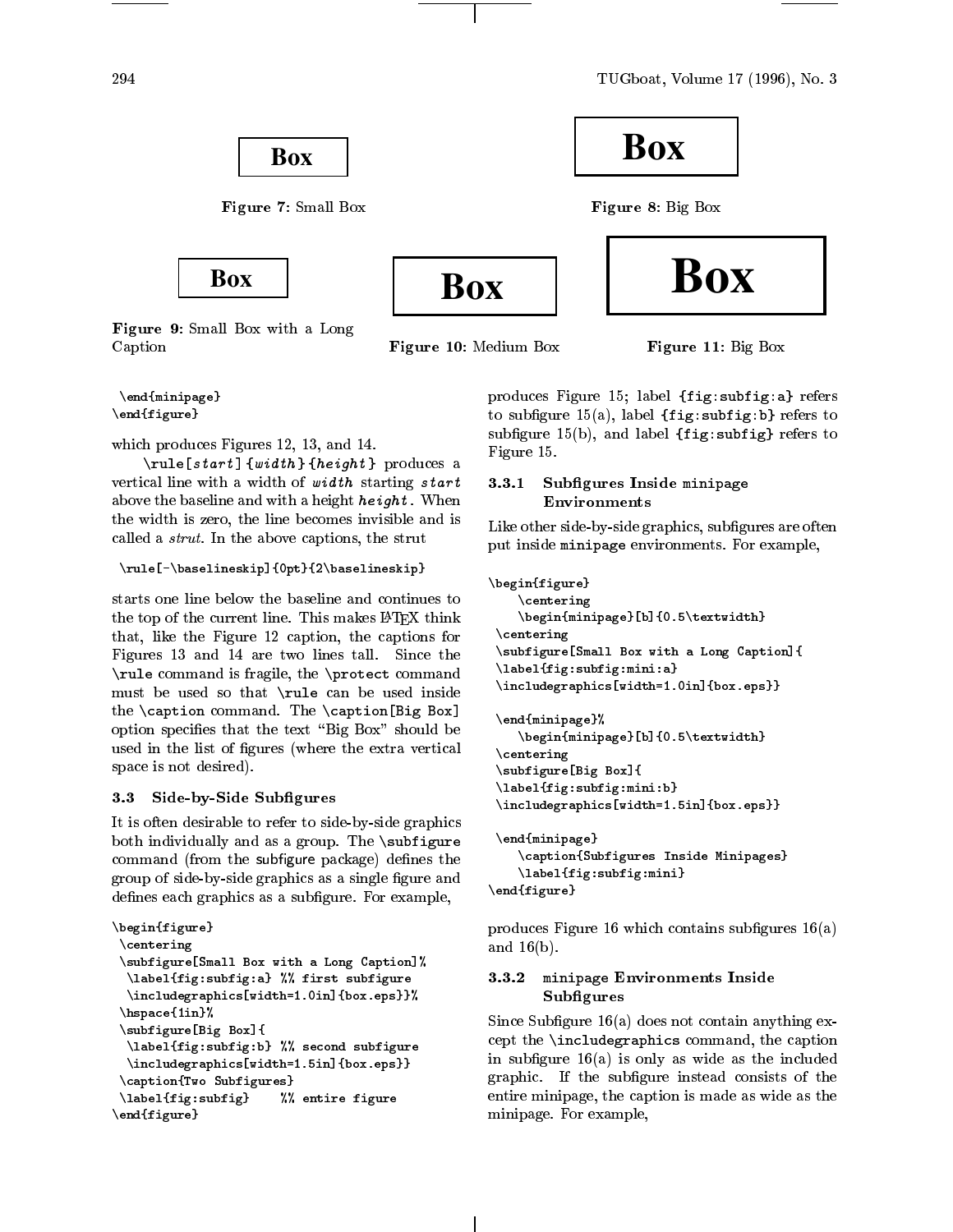

Figure 12: Small Box with <sup>a</sup> Long

Caption

Figure 13: Medium Box

**Box**



**Box**



 $\sim$  small box  $\sim$  small  $\sim$  small  $\sim$ with <sup>a</sup> Long Caption





**Box**

 $\cdots$   $\cdots$   $\cdots$   $\cdots$ 

 $\sim$   $\sim$   $\sim$   $\sim$   $\sim$   $\sim$ 



(a) Small Box with <sup>a</sup> Long Caption



```
\begin{figure}\subfigure[Small Box with a Long
     Caption]{\label{fig:mini:subfig:a}\begin{minipage}[b]{0.5\textwidth}\centering
      \sum_{i=1}^{n}\end{minipage}}%
\subfigure[Big Box]{
\left(i\right) . The figure is the figure is the figure in the figure is the figure in the figure is the figure in the figure is the figure in the figure in the figure is the figure in the figure in the figure in the figure 
  \bar{b}\centering\includegraphics[width=1.3in]{box.eps}\ddot{\phantom{m}}\alpha , and \alpha is a subset of \alpha in the Subfigures Inside Subfigures Inside Subfigures Inside Subfigures Institute Institute Institute Institute Institute Institute Institute Institute Institute Institute Institute Ins
\left(1-\frac{1}{2}\right) . The substitution of \left(1-\frac{1}{2}\right)\sim \sim \sim \sim \sim \sim \sim \sim
```
produces Figure 17. Note that the caption of sub angure 21,007 ac considerably wider that the that of subgure 16(a).

#### 3.3.3Changing Subgure Numbering

The subgure labels have two forms:

- 1. One which appears under the subgure as part of the caption, produced by \contracting=Attention
- $2.5$  One which appears when the  $\sim$   $2.5$ used, produced by concatenating the output of  $\sim$  to the output  $\sim$  the output  $\sim$  the output  $\sim$

These commands use the subfigure counter and the **the secret can** the substitution of the substitution of the substitution of the substitution of the subs ure label formatting be controlled by the following the following commands:

- $\lambda$  , the compact prints the current in  $\lambda$  and  $\lambda$  .
- The counter subfigure counts the subg- $\mathbb{R}$  . The value of  $\mathbb{R}$  prints the value of  $\mathbb{R}$ the subfigure counter in lowercase letters.  $\sim$  subfigure  $\sim$  prints the value of the value of the value of the value of the value of the value of the value of the value of the value of the value of the value of the value of the value of the value of the value of subfigure counter in lowercast in lower responses and in lower als. (See [2, page 98] or [2, page 446] for a list of a of counter output commands.)
- \thesubfigure is (\alph{subfigure}) by default, which produces (a), (b), etc.
- $\ddotsc$  . These are defined by definition by definition by definition by definition by definition  $\ddotsc$ fault, which adds <sup>a</sup> space between the caption label and the caption.

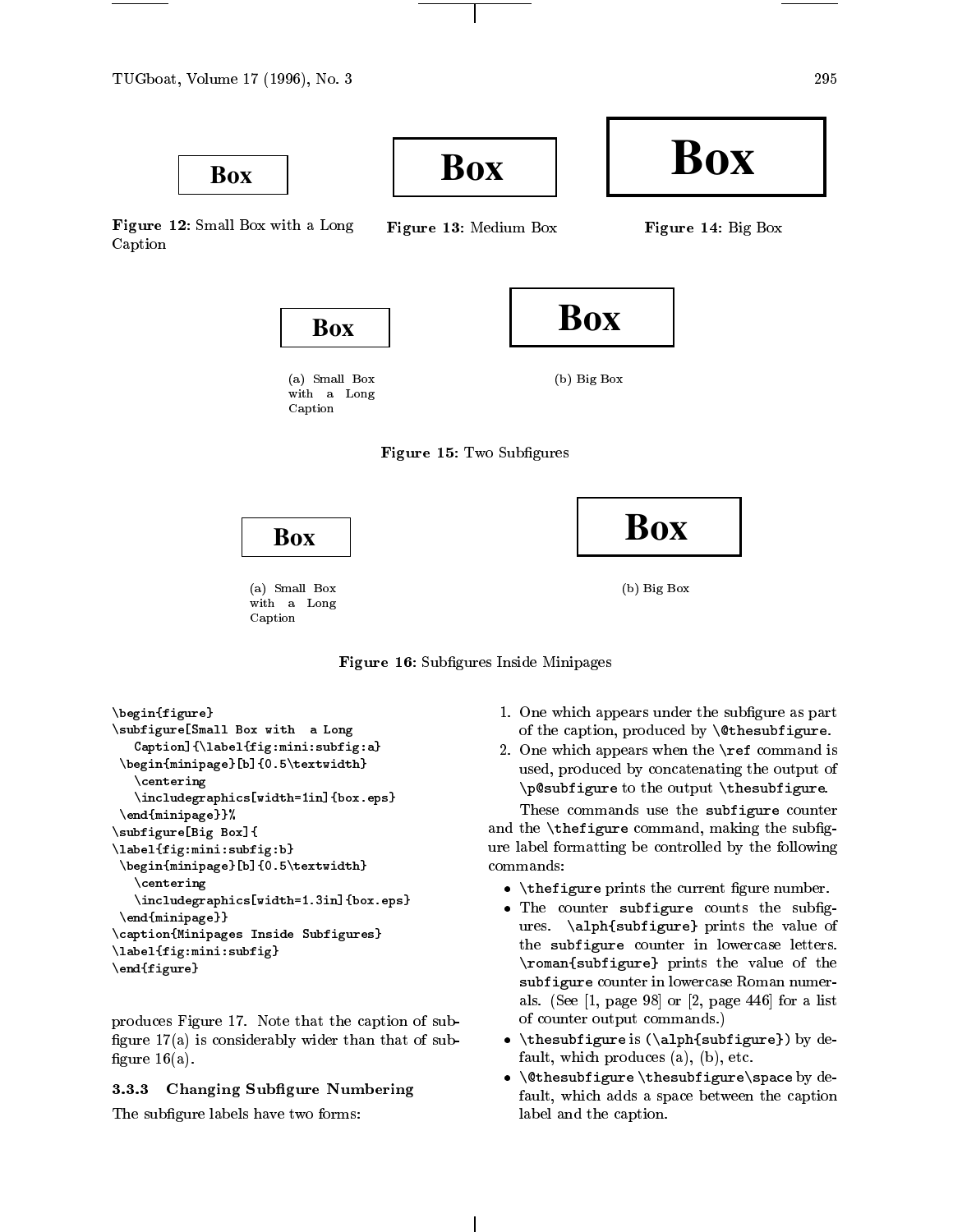**Box**

 $\sim$  small box with a Long Caption and  $\sim$ 



 $\lambda = \lambda$ 

Figure 17: Minipages Inside Subgures

 $\mathbf{p}$  . The subfigure behavior is  $\mathbf{p}$  and  $\mathbf{p}$  are defined by defining the substitution of  $\mathbf{p}$ 

These communication makes the definition caption in the  $b$  and  $\{a_i\}$ , (b), etc. and the default  $\alpha$  and  $\alpha$  is the default  $\alpha$  $1.2$  for controller and  $1.2$  for controlling the size and form  $1.2$ of the subgure labels.

## 3.3.4 Subgure Examples

1. To make the caption labels (i), (ii), etc. and make the labels in the labels in the labels in the theory is the theory of the labels in the control of the co following commands (preferably in the LAT<sub>E</sub>X le's preamble):

```
\renewcommand{\thesubfigure}
     {\scriptstyle\cdots} {\scriptstyle\cdots} . The substitution of {\scriptstyle\cdots}\makeatletter
\cdots\renewcommand{\@thesubfigure}\lambda (i.e. in the subset of \mathbb{R} and \lambda ) is the subset of \lambda\renewcommand{\p@subfigure}{\thefigure}\makeatother
```
 $\mathcal{L}$  and  $\mathcal{L}$  and  $\mathcal{L}$  and  $\mathcal{L}$  there are protected there are protected the set @ signs in the \renewcommand statements.

2. To make the caption labels 12.1:, 12.2:, etc. and make the the state of the labels is the labels the theory is the state of the state of the state of the state following commands:

```
\renewcommand{\thesubfigure}
      {\thefigure.\arabic{subfigure}}\sqrt{2}\renewcommand{\@thesubfigure}{\color{red}\bullet} {\color{red}\bullet} {\color{red}\bullet} {\color{red}\bullet} {\color{red}\bullet} {\color{red}\bullet} {\color{red}\bullet} {\color{red}\bullet} {\color{red}\bullet} {\color{red}\bullet} {\color{red}\bullet} {\color{red}\bullet} {\color{red}\bullet} {\color{red}\bullet} {\color{red}\bullet} {\color{red}\bullet} {\color{red}\bullet} {\color{red}\bullet} {\color{red}\bullet} {\color{red}\bullet} {\color{red}\bullet} {\color{red}\bullet} \renewcommand{\p@subfigure}{}\makeatother
```
## 3.3.5 Adding Subgures to List of Figures

The List of  $\mathbb{R}^n$  and  $\mathbb{R}^n$  are defined by  $\mathbb{R}^n$  and  $\mathbb{R}^n$ includes only gures by default, not subgures. To add the subsequent of the List of Figures, type

```
\setcounter{lofdepth}{2}
```
because the  $\sim$  the  $\sim$  the set of  $\sim$  . The commutation of  $\sim$ 

## 4 Minipage Placement Option Details

The manner in which minipage environments are  $\sim$  . For example, and may be confusing. For example,  $\sim$ one might think the commands the comm

```
\begin{figure}\centering
\begin{minipage}[b]{.25\textwidth}\centering
 \includegraphics[width=1in]{box.eps}\end{minipage}
\begin{minipage}[b]{.25\textwidth}\centering
 \includegraphics[width=1in,angle=-90]{box.eps}\end{minipage}
 \caption{\texttt{minipage} with
    \texttt{[b]} option}
```
 $\sim$   $\sim$   $\sim$   $\sim$   $\sim$   $\sim$   $\sim$   $\sim$ 

which use the minimage was provided would be minimaged the bottoms of the graphics. Instead they produce Figure 18.



Figure 18: minipage with [b] option

 $S = 1, 1, 1, 2, \ldots$  . This temperature the commutation of  $S = 1, 2, \ldots$ 

```
\begin{figure}\centering\begin{minipage}[t]{.25\textwidth}\ddotsc\includegraphics[width=1in]{box.eps}\end{minipage}\begin{minipage}[t]{.25\textwidth}\ddotsc\lambda . The included are \lambda in the \lambda in the \lambdaangle=-90]{box.eps}\cdots\caption{\texttt{minipage} with
    \texttt{[t]} option}
\end{figure}
```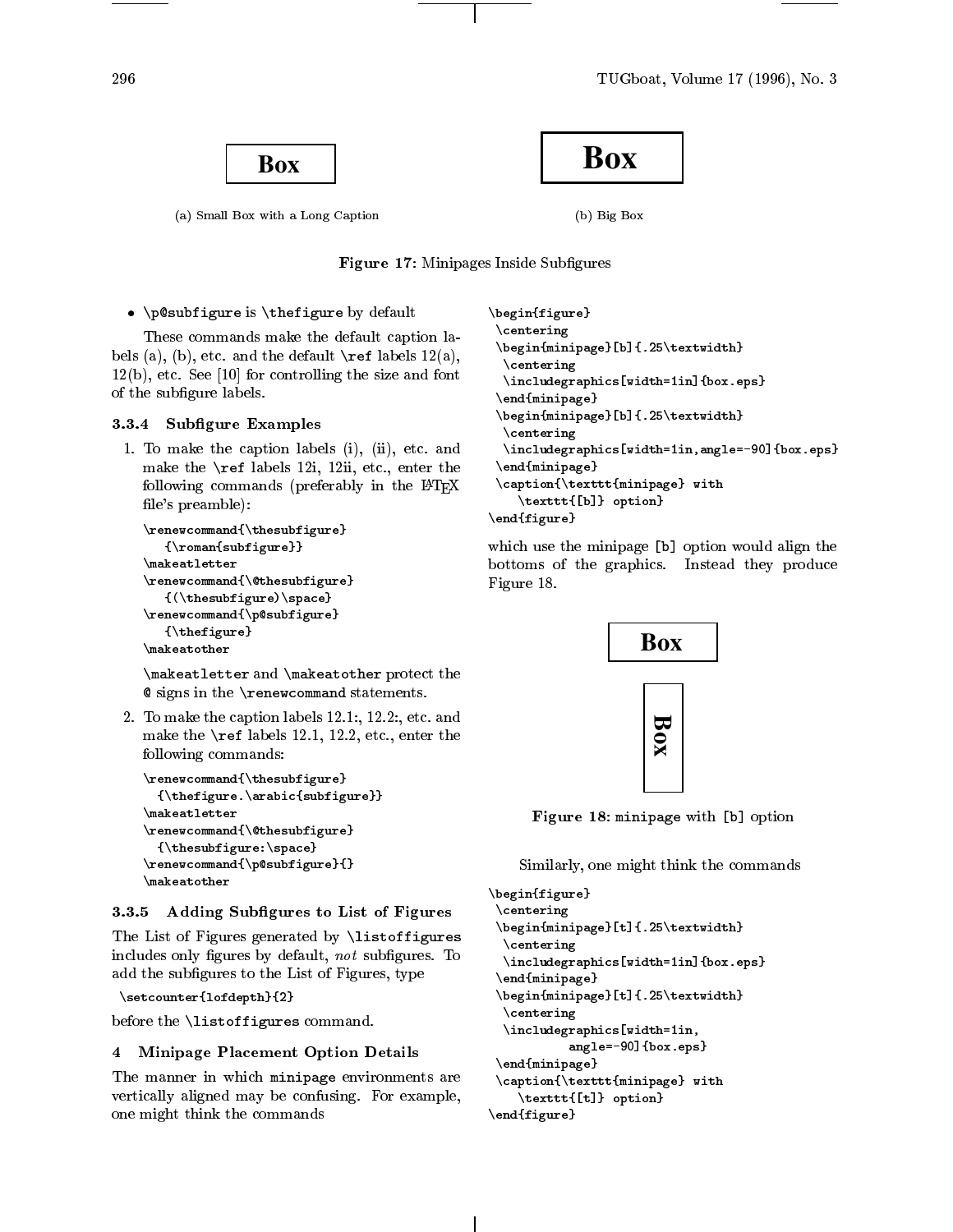which use the minipage [t] options would align the tops of the graphics. Instead they produce a figure which is *exactly* the same as Figure 18.

The [b] and [t] options produce the same figure because the minipage environment's [b] option does not align the bottoms of the minipages. Rather, it aligns the baselines of the minipages' bottom lines. Similarly, the [t] option aligns the baselines of the minipages' top lines. Since the minipages in the above examples only have one line, the [t] and [b] use the same line for alignment. In this case, the reference point of the minipage is the reference point (original lower-left corner) of the EPS graphic.

## 4.1 Aligning the Bottoms of Minipages

One method for aligning the bottoms of minipages is to make the bottom of the minipage be the baseline of the minipage. If a line with zero height and zero depth is added inside the minipage after the graphics then the [b] option makes the bottom of the minipage be the minipage's baseline. The command \par\vspace{0pt} creates such a zeroheight, zero-depth line. Since the baseline of this zero-depth line is the bottom of the minipage, the [b] option now aligns the bottom of the minipage. For example,

```
\begin{figure}
\centering
\begin{minipage}[b]{.25\textwidth}
 \centering
 \includegraphics[width=1in]{box.eps}
 \par\vspace{0pt}
\end{minipage}
\begin{minipage}[b]{.25\textwidth}
 \centering
 \includegraphics[width=1in,
      angle=-90]{box.eps}
 \par\vspace{0pt}
\end{minipage}
\caption{Minipages with Bottoms Aligned}
\end{figure}
```
produces Figure 19.



Figure 19: Minipages with Bottoms Aligned

## 4.2 Aligning the Tops of Minipages

To align the tops of the minipages, one must add a zero-height, zero-depth line to the top of the minipage. Then the [t] option makes the top of the minipage be the baseline of the minipage. Preceding \includegraphics command by \vspace{0pt} inserts a zero-height, zero-depth line above the graphic. Since the baseline of this zero-height line is the top of the minipage, the [t] option now aligns the top of the minipage. For example,

```
\begin{figure}
\centering
\begin{minipage}[t]{.25\textwidth}
 \vspace{0pt}
 \centering
 \includegraphics[width=1in]{box.eps}
\end{minipage}
\begin{minipage}[t]{.25\textwidth}
 \vspace{0pt}
 \centering
 \includegraphics[width=1in,angle=-90]{box.eps}
\end{minipage}
\caption{Minipages with Tops Aligned}
\end{figure}
```
produces Figure 20.



Figure 20: Minipages with Tops Aligned

This aligns the tops of the minipages with the current baseline. If you prefer to align the tops of the minipages with the top of the current line of text, use \vspace{-\baselineskip} instead of \vspace{0pt}. This topic is discussed in [2, pages 456-457].

## 5 Boxed Figures

The term Boxed Figure usually refers to one of two situations:

- A box surrounds the figure's graphic but not the figure's caption.
- A box surrounds the figure's graphic and its caption.

The basic method for boxing an item is to simply place the item inside an \fbox command, which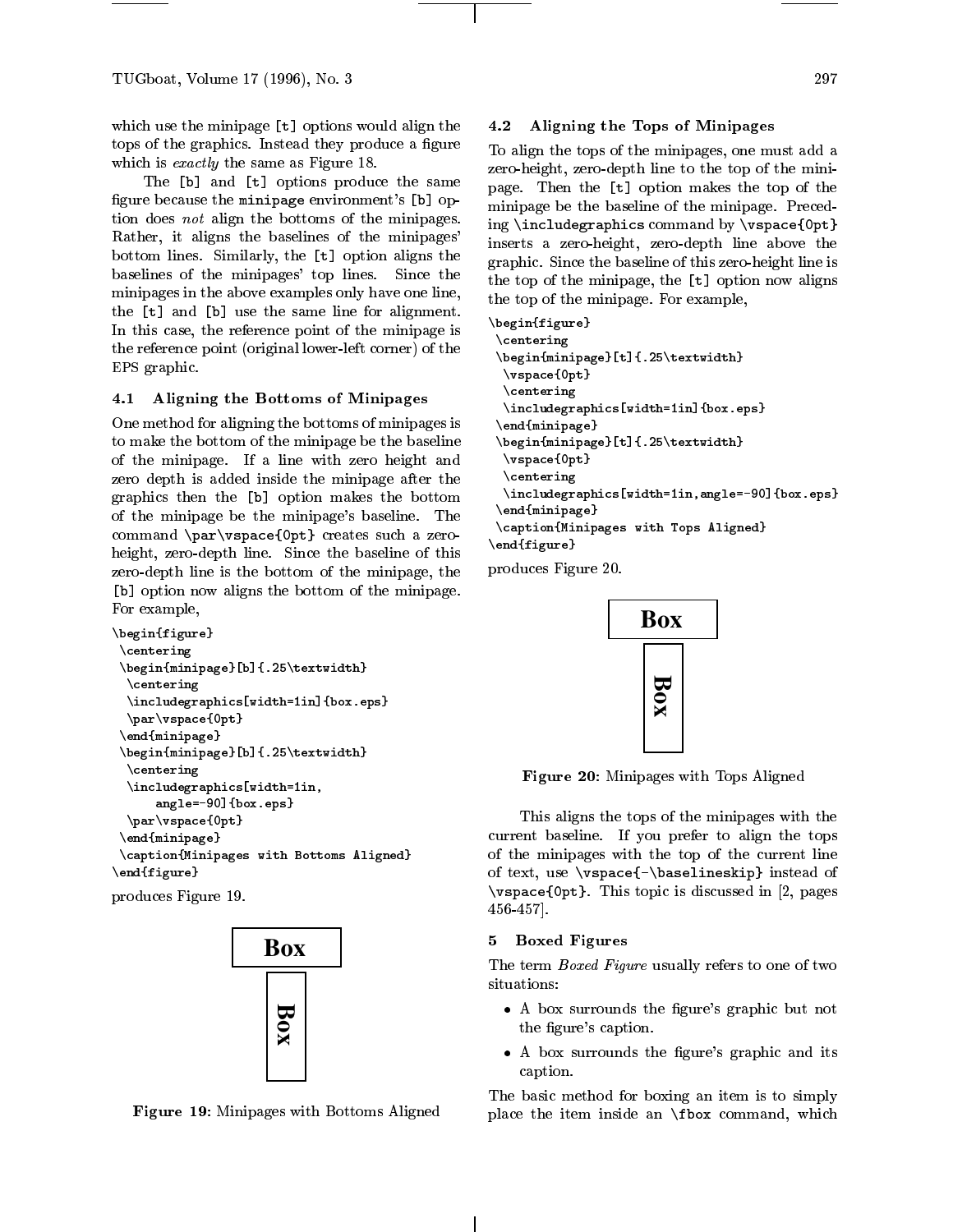surrounds the object with a rectangular box. The fancybox package provides boxes of different styles.

## 5.1 Box Around Graphic

Placing \includegraphics inside an \fbox command produces a box around the included graphic. For example, the commands

```
\begin{figure}
\centering
\fbox{\includegraphics
        [totalheight=2in]{file.eps}}
\caption{Box Around Graphic,
     But Not Around Caption}
\label{fig:boxed_graphic}
\end{figure}
```
place a box around the included figure, as shown in Figure 21.



Figure 21: Box Around Graphic, But Not Around Caption

## 5.2 Box Around Figure and Caption

To include both the figure's graphic and its caption, one may be tempted to move the \caption command inside the \fbox command. However, this does not work because \caption can only be used in paragraph mode, while the contents of an \fbox command are processed in LR mode. (IATEX uses three modes: LR mode, paragraph mode, and math mode. See [1, pages 36,103-5] for an explanation.)

Since the contents of minipage environments and \parbox commands are processed in paragraph mode, the \caption command can be included in the  $\text{box}$  by enclosing the  $\text{box}$  contents inside a minipage environment or a \parbox command. Since both minipages and parboxes require a width specification, there is no direct way to make the  $\sum_{i=1}^{n}$  exactly as wide as the graphic and caption.

For example, the commands

```
\begin{figure}
 \centering
 \fbox{
 \begin{minipage}{3in}
 \centering
 \includegraphics
       [totalheight=2in]{pend.eps}
 \caption{Box Around Figure
         Graphic and Caption}
 \label{fig:boxed_figure}
 \end{minipage}
}
\end{figure}
```
place a box around the figure's graphic and caption, as shown in Figure 22.



The determination of a proper minipage width is usually a trial-and-error process. If the caption is wider than the graphic, the minipage can be made as wide as the caption by estimating the caption width with a \settowidth command:

```
\begin{figure}
\centering
\newlength{\mylength}
\settowidth{\mylength}
  {Figure XX: Box Around
    Figure Graphic and Caption}
\fbox{
\begin{minipage}{\mylength}
 \centering
 \includegraphics[totalheight=2in]{pend.eps}
 \caption{Box Around Figure Graphic
    and Caption}
   \label{fig:boxed_figure_length}
\end{minipage}
}
\end{figure}
```
298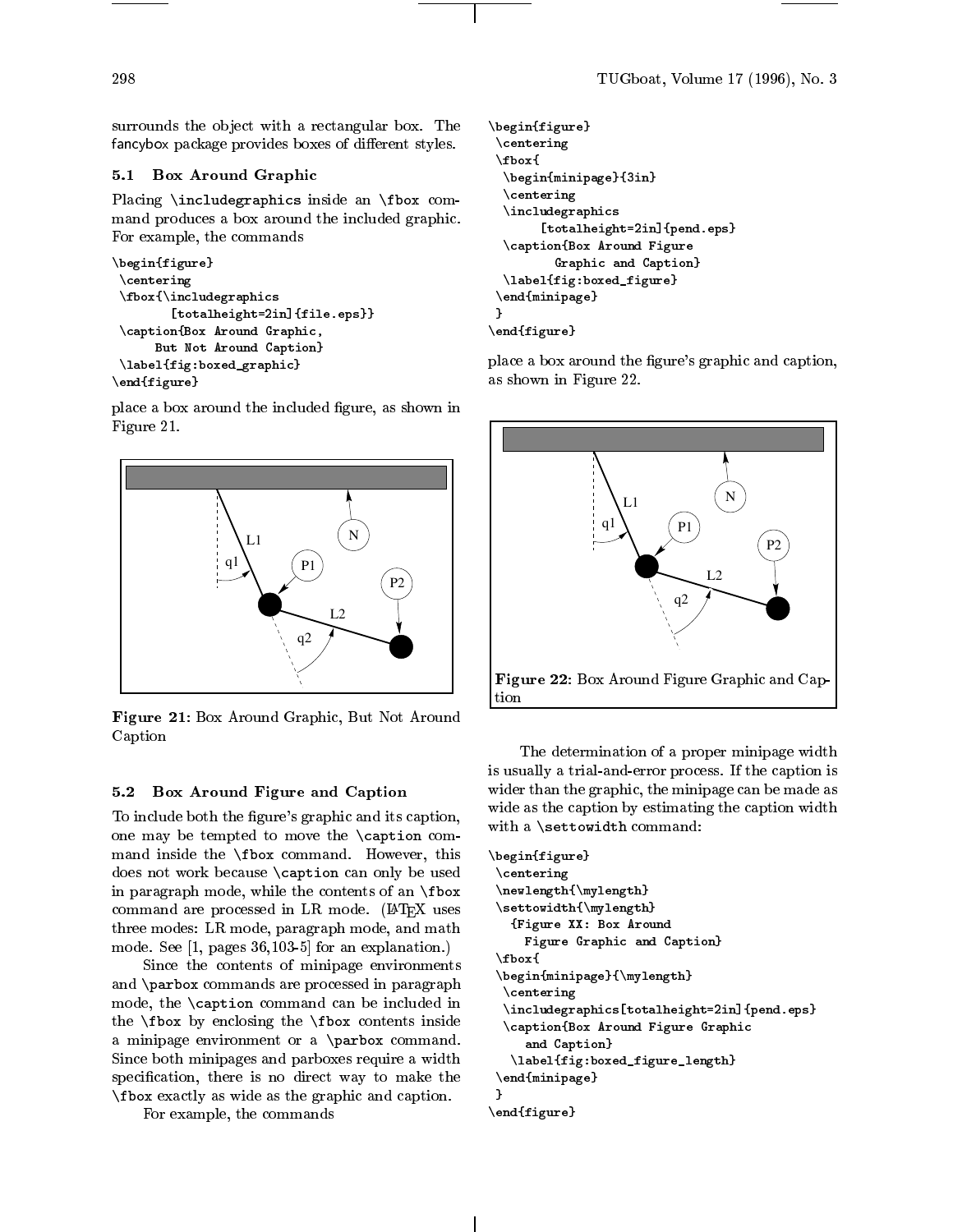## $5.3$  Customizing  $\{5.3$  Customizing  $\{5.3, 10.3, 10.3, 10.3, 10.3, 10.3, 10.3, 10.3, 10.3, 10.3, 10.3, 10.3, 10.3, 10.3, 10.3, 10.3, 10.3, 10.3, 10.3, 10.3, 10.3, 10.3, 10.3, 10.3, 10.3, 10.3, 10.3, 10.3, 10.3, 10.3, 1$

In Figures 21 and 22, the box is constructed of 0.4 pt thick lines with a 3 pt space between the box and the graphic. These two dimensions can be customized by setting the LATEX length variables \fboxrule and \fboxsep, respectively, with the \setlength command. For example, the commands

```
\begin{figure}
\centering
\setlength{\fboxrule}{3pt}
\setlength{\fboxsep}{1cm}
\fbox{\includegraphics
       [totalheight=1.5in]{pend.eps}}
\caption{Graphic with Customized Box}
\label{fig:boxed_custom}
\end{figure}
```
place a box with 3 pt thick lines which is separated from the graphic by 1 centimeter, as shown in Figure 23.



Figure 23: Graphic with Customized Box

#### 5.4The fancybox Package

In Figures 21, 22, and 23, the \fbox command was used to place standard rectangular boxes around the figures. Alternatively, you can use the fancybox package, which provides the commands \shadowbox, \doublebox, \ovalbox, and \Ovalbox to produce other types of boxes. Details of the commands are given in Table 1.

Like \fbox, the separation between these boxes and their contents is controlled by the LATEX length \fboxsep. The length \shadowsize is set with the \setlength command, as was done for \fboxrule and \fboxsep in section 5.3. The lines for \ovalbox and \Ovalbox have thicknesses corresponding to the picture environment's \thickline and \thinline, which are not lengths and thus cannot be changed with the \setlength command. The values of  $\ddotsc$  and  $\ddotsc$  and  $\ddotsc$  and  $\ddotsc$  and  $\ddotsc$  and  $\ddotsc$  and  $\ddotsc$  and  $\ddotsc$ style of the current font. Typical values are 0.8 pt for \thickline and 0.4 pt for \thinline.

For example, the commands

```
\begin{figure}
 \centering
 \shadowbox{ \begin{minipage}{2.8 in}
\centering
\includegraphics[totalheight=1.5in]{pend.eps}
\caption{Shadowbox Around Entire Figure}
\label{fig:boxed_fancy}
\end{minipage} }
\end{figure}
```
place a shadow box around the figure's graphic and caption, as shown in Figure 24.



#### 6Customizing Captions

#### 6.1Captions Next to Figures

The \caption command places the caption under the figure or table. Minipage environments can be used to trick the caption command into placing the caption next to the figure. For example, the commands

```
\begin{figure}
 \centering
 \begin{minipage}[c]{1.5in}
 \centering
 \caption{Caption on the Side}
 \label{fig:side:caption}
 \end{minipage}
 \hfill
  \mathbf{h} is a set of the set of the set of the set of the set of the set of the set of the set of the set of the set of the set of the set of the set of the set of the set of the set of the set of the set of the set of th
 \begin{minipage}[c]{1.5in}
   \centering
   \includegraphics[width=\textwidth]{box.eps}
 \end{minipage}
\end{figure}
```
produces Figure 25. Likewise, the caption can be placed to the right of the figure by changing the order of the minipages.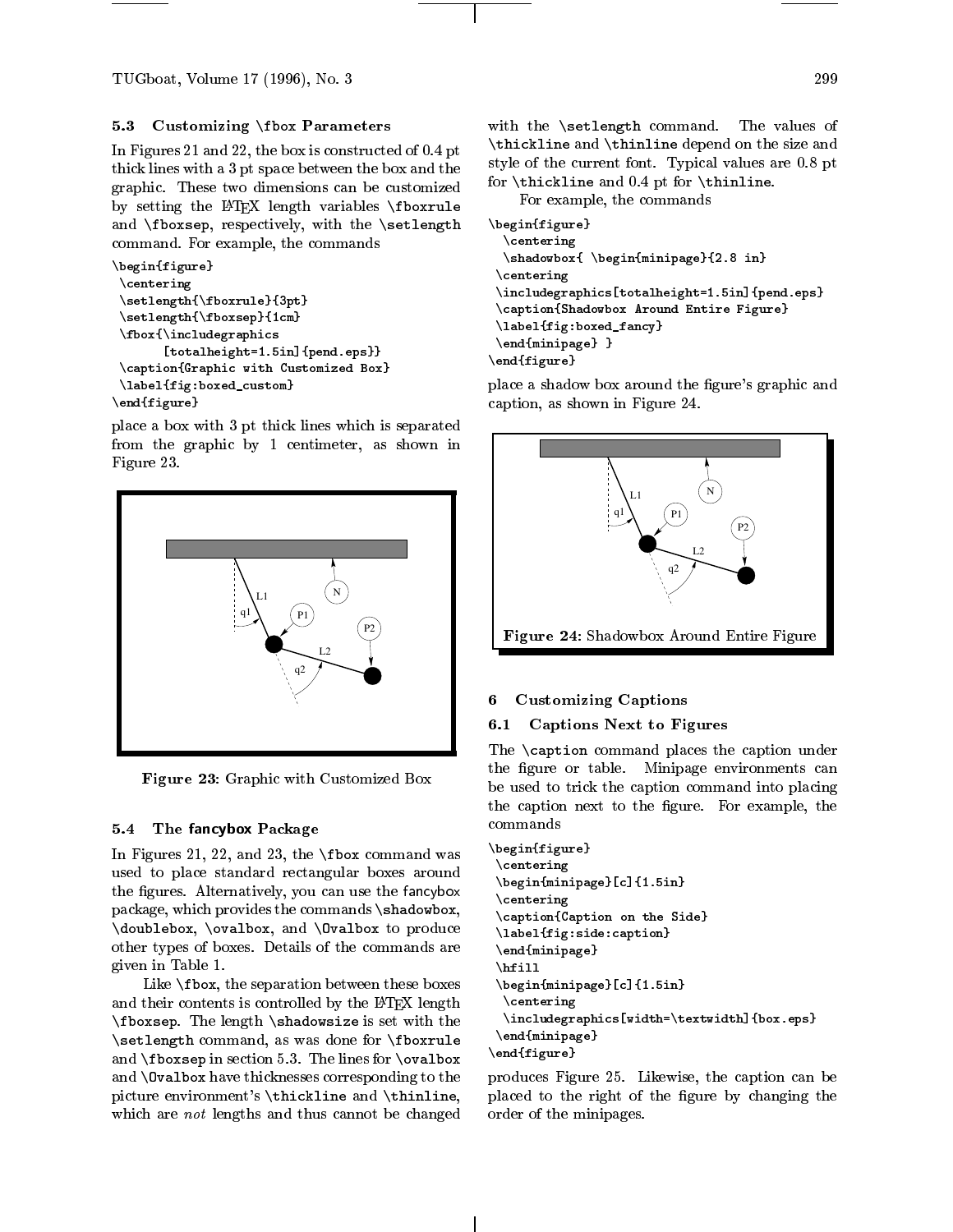Table 1: Fancybox commands

| Command                                   | <b>Parameters</b>                                                                                                                                                                                                                                                                                                                                                                                                                                                                                                                                                                                                                                                                                   |
|-------------------------------------------|-----------------------------------------------------------------------------------------------------------------------------------------------------------------------------------------------------------------------------------------------------------------------------------------------------------------------------------------------------------------------------------------------------------------------------------------------------------------------------------------------------------------------------------------------------------------------------------------------------------------------------------------------------------------------------------------------------|
|                                           |                                                                                                                                                                                                                                                                                                                                                                                                                                                                                                                                                                                                                                                                                                     |
| \shadowbox{Example}<br>Example            | The frame thickness is \fboxrule. The shadow thickness is<br>$\lambda$ shadowsize (which defaults to 4 pt).                                                                                                                                                                                                                                                                                                                                                                                                                                                                                                                                                                                         |
| \doublebox{Example}                       |                                                                                                                                                                                                                                                                                                                                                                                                                                                                                                                                                                                                                                                                                                     |
| $Example$                                 | The inner frame thickness is .75\fboxrule and the outer frame<br>thickness is $1.5 \text{borrule}$ . The spacing between the frames is<br>$1.5\backslash$ fboxrule + 0.5pt.                                                                                                                                                                                                                                                                                                                                                                                                                                                                                                                         |
| \ovalbox{Example}<br>Example              | The frame thickness is \thinlines.<br>Entering $\corner size\{x\}$ makes the diameter of the corners x<br>times the minimum of the width and the height. The default is<br>$\{\text{cornersize}\{0.5\}.$<br>The corner diameter can be set directly by \cornersize*<br>command. For example, $\complement$ $\complement$ $\complement$ $\complement$ $\complement$ $\complement$ $\complement$ $\complement$ $\complement$ $\complement$ $\complement$ $\complement$ $\complement$ $\complement$ $\complement$ $\complement$ $\complement$ $\cong$ $\complement$ $\cong$ $\cong$ $\cong$ $\cong$ $\cong$ $\cong$ $\cong$ $\cong$ $\cong$ $\cong$ $\cong$ $\cong$ $\cong$ $\cong$<br>diameters 1 cm. |
| <b>Ovalbox{Example}</b><br><b>Example</b> | <b>Ovalbox</b> is exactly the same as ovalbox except that the line<br>thickness is controlled by $\theta$ .                                                                                                                                                                                                                                                                                                                                                                                                                                                                                                                                                                                         |

Figure 25: Caption on Figure 25: Caption on  $\begin{array}{|c|c|} \hline \textbf{F} & \textbf{Box} \ \textbf{to} & \textbf{Box} \ \hline \end{array}$ 



Because the figure environment defined by the float package places the caption  $below$  the body, Figure 25 cannot be produced with the float package's figure environment. Other parts of the float package can be used as long as \restylefloat{figure} is not issued.

#### 6.2Controlling Caption Width

Since placing the \caption command inside a minipage environment makes the caption as wide as the minipage, this can be used to control the caption width. For example, the commands

```
\begin{figure}\centering
     \Box\ldots . The contraction with a very very, Very, Very, Very, Very, Very, Very, Very, Very, Very, Very, Very, Very, Very, Very, Very, Very, Very, Very, Very, Very, Very, Very, Very, Very, Very, Very, Very, Very, Very, Very,
         Very, Very, Very Long Caption}
\sim \sim \sim \sim \sim \sim \sim \sim
```
produce the graphic in Figure 26.

Note that the caption in Figure 26 is as wide as the page text. The width of the caption can be



Figure 26: Graphic with a Very, Very, Very, Very, Very, Very Long Caption

limited by placing it inside a minipage environment. For example, the commands

```
\begin{figure}\ddotsc\begin{minipage}{2in}\ddotsc\Box\alphaVery, Very, Very Long Caption}
\cdots\end{figure}
```
produce the graphic in Figure 27. The minipage limits the width of the caption in Figure 27 to 2 inches.

A more general approach to controlling caption width is provided by the caption package, described in section 6.3.5.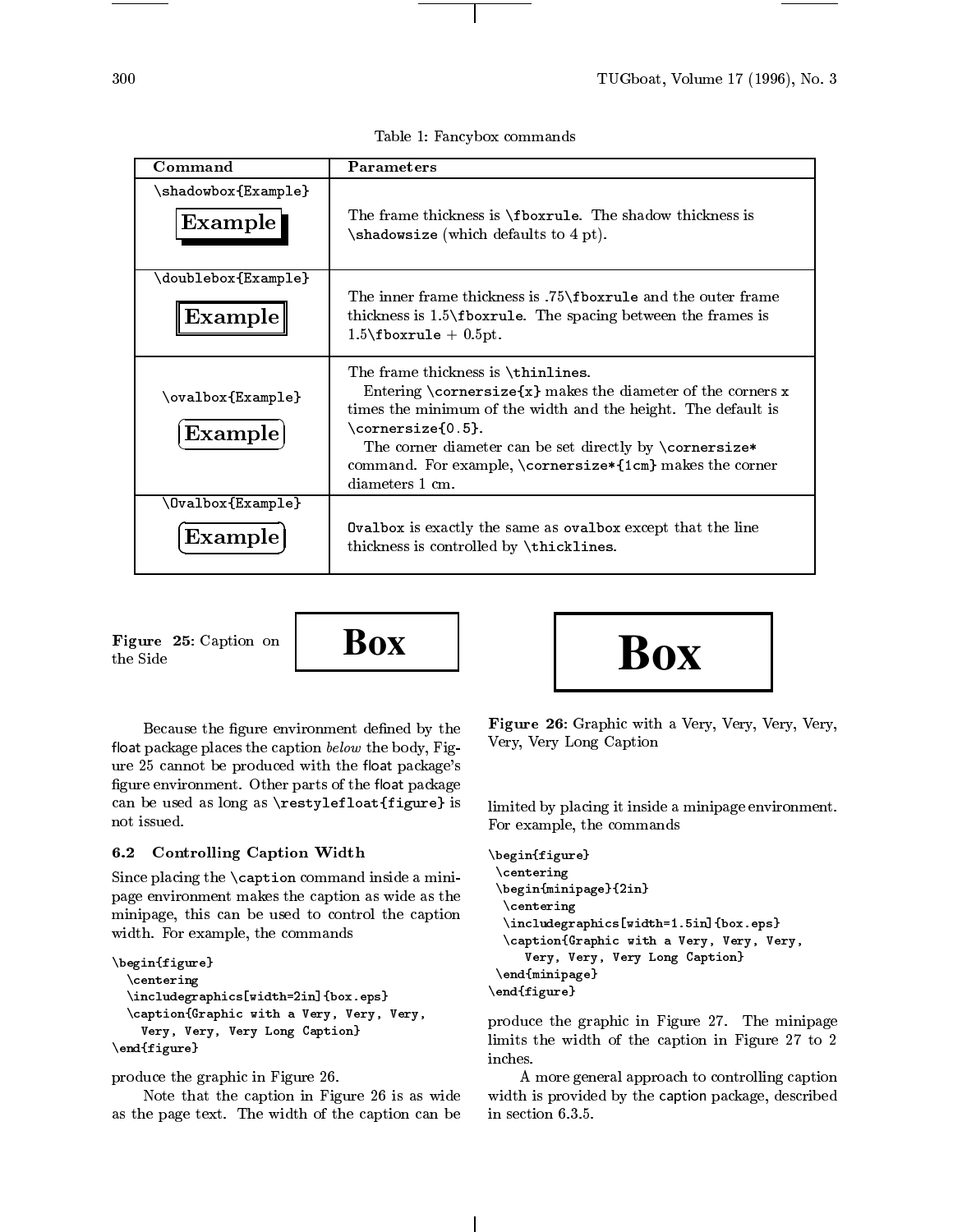TUGboat, Volume 17 (1996), No. 3



Figure 27: Graphic with a Very, Very, Very, Very, Very, Very Long Caption

#### 6.3The caption Package

Since the format of IATEX figure and table captions (especially for multi-line captions) may not be exactly what users desire, the caption package was written by Harald Axel Sommerfeldt to add flexibility to the caption formatting. Since the original caption package had some bad side-eects (particularly the requirement that it be loaded after other packages) it was totally re-written and renamed caption2. Although the caption2 package is technically still a beta version, it is quite stable and performs well.

The caption2 package can be used with many types of floats as it directly supports the float, longtable, and subfigure packages, and also works with the floatfig, rotating, supertabular, and wrapfig packages.

Reference [13] describes the commands for the original caption package, while the caption2 reference [14] currently includes only minimal documentation. The test2.tex test file demonstrates many of the caption capabilities. The options are described in

## 6.3.1 Caption Styles

The caption2 package defines the following caption styles:

- normal Full lines are justied (aligned with both left and right margins) with the last line being left-justied.
- center All lines of the caption are centered.
- ushleft All lines of the caption are left-justied, leaving the right side ragged.
- ushright All lines are right-justied, leaving the left side ragged.
- centerlast are the matrix with justices with the last  $\sim$ line being centered.
- indent Same as \normal" style except that the second and subsequent lines are indented by the length \captionindent. \captionindent is zero by default, so a command such as

\setlength{\captionindent}{1cm}

must be used to set the indentation.

 $\mathbf{F}$  statistic as the statistic except that the second and subsequent lines are indented by the width of the caption label (e.g., "Figure  $12$ :").

Usually these styles are specified as \usepackage options such as

## \usepackage[centerlast]{caption2}

which makes all the captions in the document have centerlast style. Examples of the caption styles are shown in Figures 28-34.

#### 6.3.2Changing the Caption Style

The \captionstyle command changes the caption style. Placing the \captionstyle command inside an environment changes only those captions in that environment. For example, the commands

```
\begin{figure}\captionstyle{centerlast}\centering
\includegraphics[width=3in]{box.eps}\caption{Centerlast Caption Style.
   Centerlast Caption Style.}
```
 $\ddot{\phantom{F}}$ 

give only the current figure a centerlast style because  $\emptyset$  captionstyle is inside the figure environment. The commands

```
\captionstyle{centerlast}\begin{figure}\centering\includegraphics[width=3in]{box.eps}\caption{Centerlast Caption Style.
    Centerlast Caption Style.}
\end{figure}
```
give subsequent figures a centerlast style because  $\alpha$  is outside the continuous environment entries the continuous entire entire entire entries the continuous entries of  $\alpha$ 

## 6.3.3 One-Line Captions

If the caption is only one line, all of the above styles center the caption. To force the styles to be enforced even for one-line captions, one must include the nooneline option:

```
\mathcal{C}
```
This formats all captions (including one-line captions) with the flushleft style. If you want to change the nooneline option inside the document,  $\overline{\phantom{a}}$ and \onelinecaptionsfalse formats them as normal. For example, the commands

```
\begin{figure}\captionstyle{flushleft}\onelinecaptionstrue\ddotsc\begin{minipage}[c]{2.5in}
```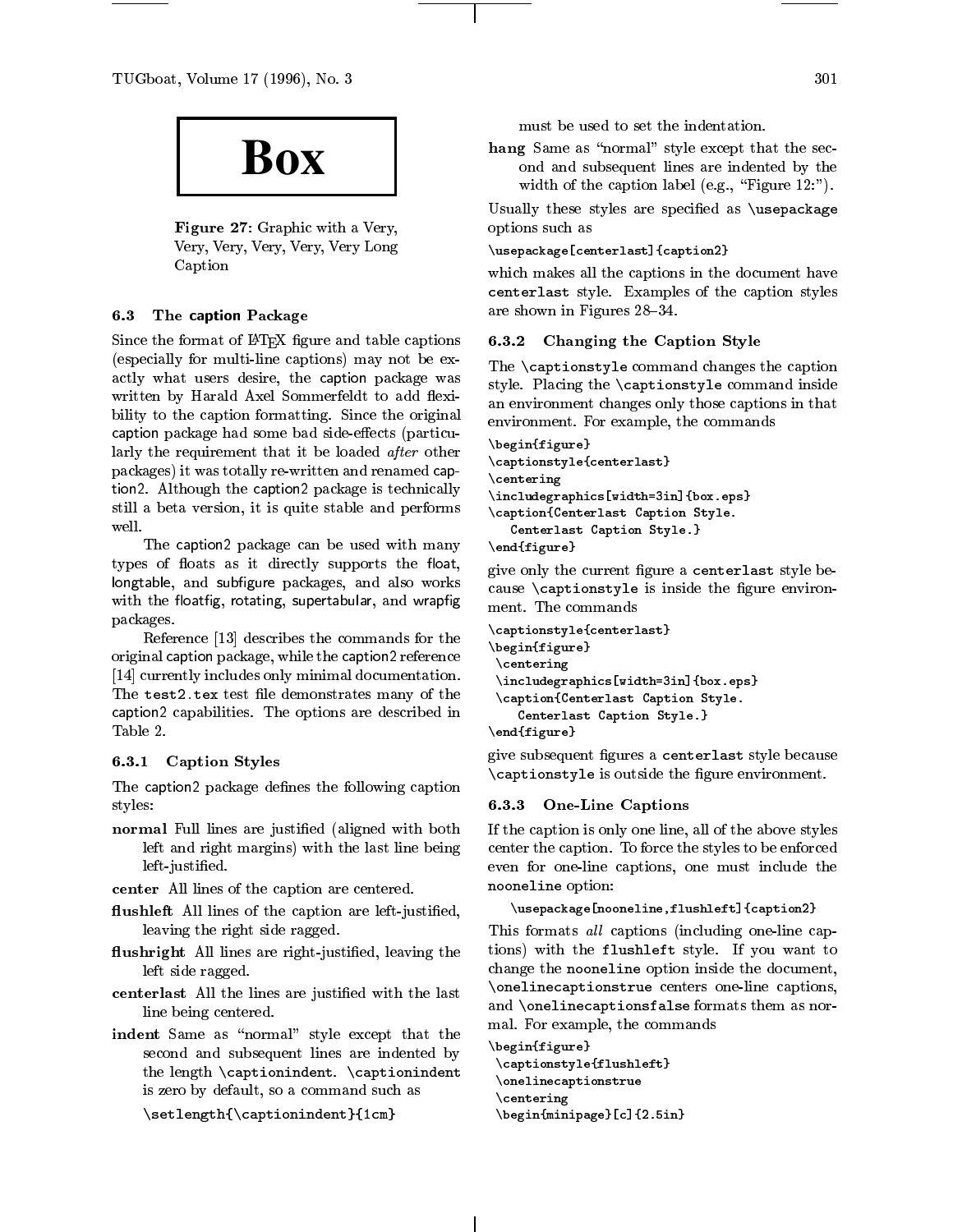| Caption Style      | normal,       | Selects the caption style (see section $6.3.1$ ).           |
|--------------------|---------------|-------------------------------------------------------------|
|                    | center,       |                                                             |
|                    | flushleft,    |                                                             |
|                    |               |                                                             |
|                    | flushright,   |                                                             |
|                    | centerlast,   |                                                             |
|                    | hang, indent  |                                                             |
| Caption Fontsize   | scriptsize,   | Select the fontsize for the caption label (e.g., "Figure")  |
|                    | footnotesize, | 12:") and the caption text.                                 |
|                    | small.        |                                                             |
|                    | normalsize,   |                                                             |
|                    | large, Large  |                                                             |
| Caption Label Font | up, it, sl,   | Makes the caption label (e.g., "Figure $12$ .") have up-    |
| Shape              | SC            | right, it alic, slanted, or small caps shape, respectively. |
|                    |               | Does not affect caption text.                               |
| Caption Label Font | md, bf        | Makes the caption label (e.g., "Figure 12:") have a         |
| Series             |               | medium or boldface series font, respectively. Does not      |
|                    |               | affect caption text.                                        |
| Caption Label Font | rm, sf, tt    | Makes the caption label (e.g., "Figure 12.")<br>have        |
| Family             |               | roman, sans serif, or typewriter font, respectively.        |
|                    |               | Does not affect caption text.                               |
| One-Line Caption   | oneline,      | Controls the formatting for one-line captions (see sec-     |
| Formatting         | nooneline     | tion $6.3.3$                                                |

Table 2: caption2 options

 $\sum_{i=1}^{n}$ \caption{First Caption}  $\cdots$ 

```
\ddot{\phantom{F}}
```
center one-line captions as shown in Figure 35. The commands common common common common common common common common common common common common common common common common common common common common common common common common common common common common common common

```
\ddot{\phantom{F}}\captionstyle{flushleft}\onelinecaptionsfalse
  \ddotsc\bar{m} , and \bar{m} are \bar{m} and \bar{m} are \bar{m} and \bar{m} are \bar{m} and \bar{m} are \bar{m} and \bar{m} are \bar{m} and \bar{m} are \bar{m} and \bar{m} are \bar{m} and \bar{m} are \bar{m} and \bar{m} are \bar\lambda -contractor \lambda -contractors \lambda . The contractor \lambda\caption{Second Caption}
 \end{minipage}\sim \sim \sim \sim \sim \sim \sim \sim
```
format one-line captions as shown in Figure 36.

## 6.3.4 Linebreaks in Captions

when the cuption into in one line, it is no processed in an interval and in the intervals and  $\alpha$ one cannot generally specify linebreaks in captions. However, the caption2 package provides the \onelinecaptionsfalse command (or nooneline option) to turn <sup>o</sup> this behavior. For example, the

```
\begin{figure}\ddotsc\includegraphics[width=3in]{box.eps}
```

```
\sqrt{c}\onelinecaptionsfalse\caption{First Line of Caption
   \mathcal{S} , second caption of \mathcal{S}\left(1-\frac{1}{2},\frac{1}{2},\frac{1}{2},\frac{1}{2}\right)\ddot{\phantom{F}}
```
produce the caption in Figure 37. Since \\ is fragile, it must be preceded by \protect.

## 6.3.5 Caption Widths

section for a communication communication communication communication communication communication communicatio appearing in outer paragraph mode can become as wide as the page text as shown in Figure 26. Placeing a  $\overline{\phantom{a}}$  component communities the minimipal  $\overline{\phantom{a}}$  communities the  $\overline{\phantom{a}}$ with one caption to the caption to the minimage  $\alpha$  the minimage  $\alpha$ as shown in Figure 27. The caption package provides functions which directly specify the captions'  $\ldots$  and  $\ldots$  matrix  $\ldots$ 

- $\mathcal{S}$  , with  $\mathcal{S}$  and width of width of width of width of width of width of  $\mathcal{S}$ the caption to width , where width can be in any valid TEX units.
- \setcaptionmargin{mar} sets the margins to mar , making the caption width be the standard

If mar is negative, the caption is made wider than the standard width, which is useful in substantial minipale environments. The mini-term of the mini-term of the second contract of the second contract of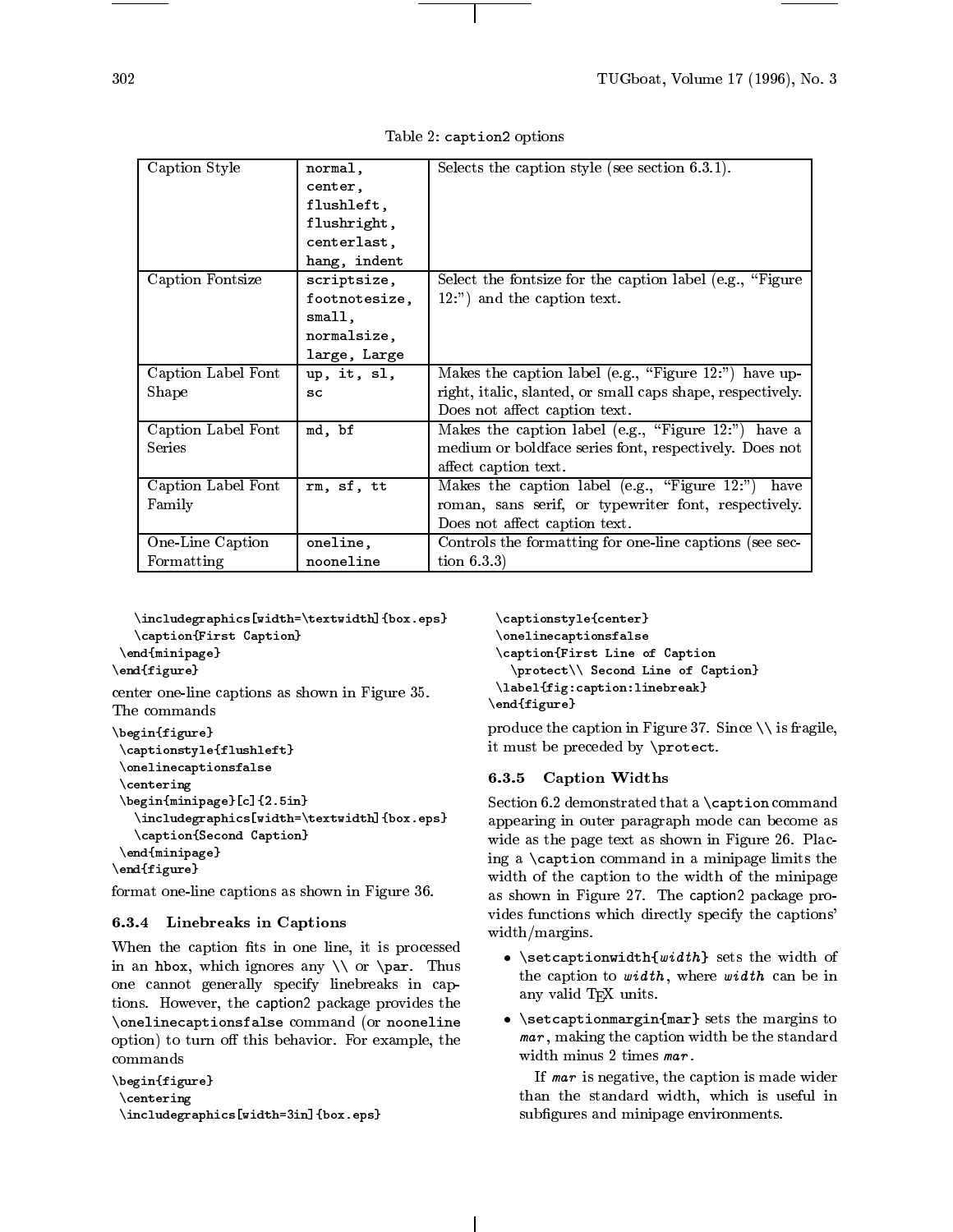

**Box**

Figure 28: Normal Caption Style. Normal Caption Style.

Figure 29: Center Caption Style. Center Caption Style.



Figure 30: Centerlast Caption Style. Centerlast Caption Style.

## **Box**

Figure 31: Flushleft Caption Style. Flushleft Caption  $\sim$  ... . .

## **Box**

Figure 32: Flushright Caption Style. Flushright Coption Style Style Style

## **Box**

Figure 33: Indent Caption Style. Indent Caption Style.



Figure 34: Hang Caption Style. Hang Caption Style.

**Box**

Figure 35: First Caption



Figure 36: Second Caption

For example, the commands

```
\begin{figure}\setcaptionwidth{3in}\ddotsc\includegraphics[width=2in]{box.eps}\mathcal{F} . The caption \mathcal{F} and \mathcal{F} are \mathcal{F} to Three Inches Inches Inches Inches Inches Inches Inches Inches Inches Inches Inches Inches Inches Inches Inches Inches Inches Inches Inches Inches Inches Inches 
\end{figure}
```
make the caption <sup>3</sup> inches wide, as shown in Fig-

while in the previous example we directly set the width of the coption, within the width caption, alternatively be indirectly set by specifying the caption's margin. For example, the commands

\begin{figure}\captionstyle{normal}\setcaptionmargin{1in}



Figure 37: First Line of Caption Second Line of Caption



Figure 38: Figure Caption Limited to Three Inches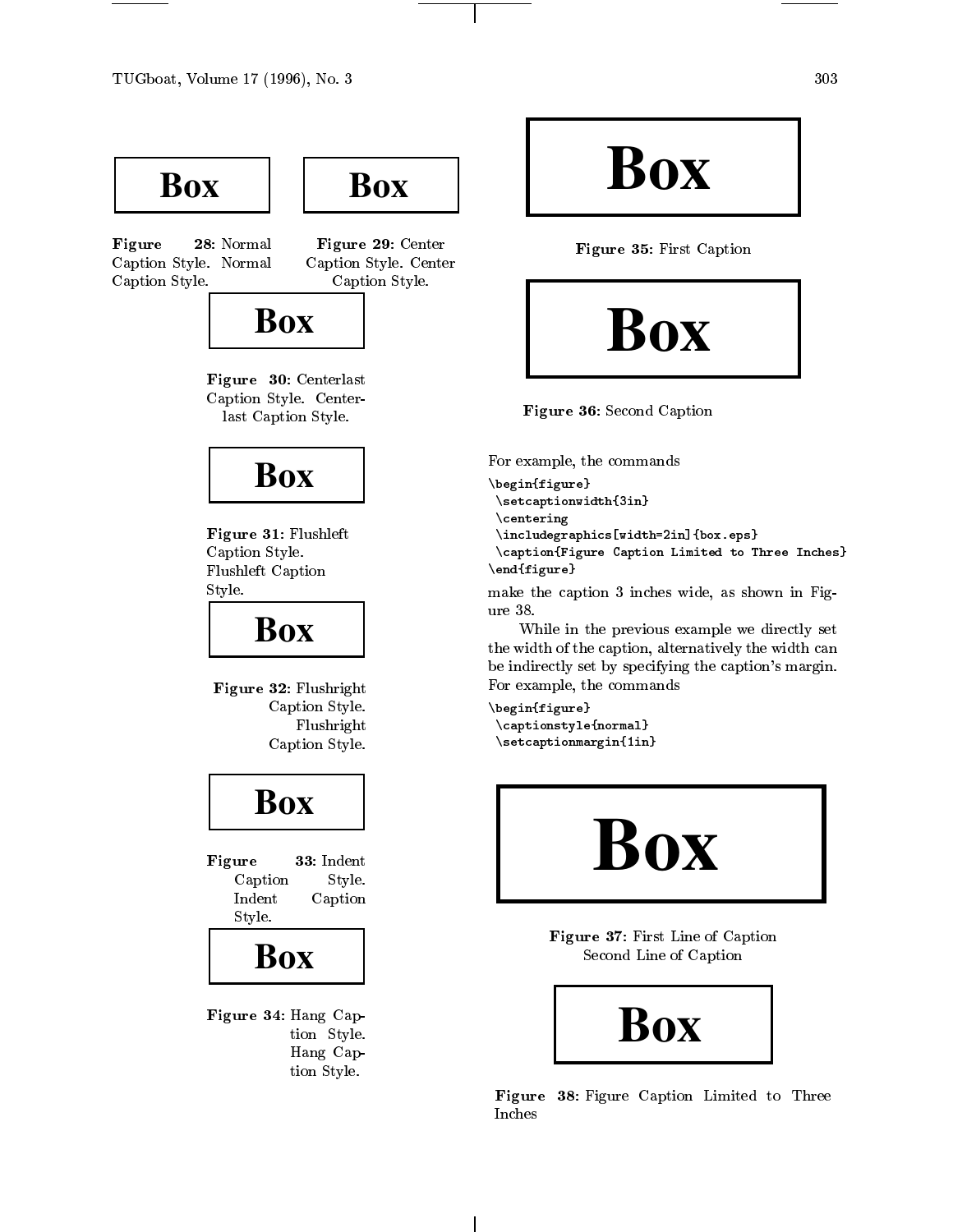

Figure 39: Figure Caption With One-Inch Margins on Each  $\sim$  -  $\sim$   $\sim$ 

\centering

```
\includegraphics[width=2in]{box.eps}\epsilon . Figure Caption Caption With \epsilonOne-Inch Margins on Each Side}
\ddot{\phantom{F}}
```
index of the cause of the cuption capt from the from the cap page margins, as shown in Figure 39.

## 6.3.6 Caption Font and Delimiter

while the scriptsize of the scriptsize, and other options for  $\sim$  $\mathbf{r}$  . The size of both size of both size of both size of both size of both size of both size of both size of both size of both size of both size of both size of both size of both size of both size of both size of bot  $t_{\rm max}$  caption for  $t_{\rm max}$  . Figure 12:  $t_{\rm max}$  and the caption text, the up, it, si, st, mu, si, si, si, si, what the options aect only the caption label.

Users can achieve more exibility by redening  $\ldots$  , and  $\ldots$  and  $\ldots$  and  $\ldots$  and  $\ldots$ mands. The caption is created by the following commands

```
{\cal L} \sim {\cal L} \sim {\cal L} \sim {\cal L} \sim {\cal L}{\captionlabelfont \captionlabel
     \captionlabeldelim}%
\captiontext}
```
where the the the theorem is the commutation produces  $\mathcal{F}$ ure 12", the \captionlabeldelim command produces \:", and the \captiontext command pro- $\alpha$  duces the captions text. The caption text. The caption  $\alpha$ fects both the caption label and caption text, while the caption  $\epsilon$  , and the continuum are captionlabel. The caption is called the caption of  $\epsilon$ 

LATEX fonts are described by encoding, size and three type style components: shape, series, and family ([1, pages 37,115], [2, pages 170-71]). These characteristics can be specified in the specific in the specific in the specific in the specific in the specifi  $\sim$  . For  $\epsilon$  communications communications. For example,

```
\ddot{\phantom{F}}\renewcommand{\captionfont}
     {\bf x} \bar{\bf x} . There is the state {\bf x}\renewcommand{\captionlabelfont}{}\centering
\includegraphics[width=2in]{box.eps}\cdots . \cdots . \cdots . \cdots . \cdots\ddot{\phantom{F}}
```


Figure 40: Test Caption



Figure 41: Test Caption

produce Figure 40. Here the \captionlabelfont communication and does nothing. This means that it does not it does not overwrite any font characteristics and all the \captionfont settings are carried over to the caption label. Since no shape declaration was specied, the entire caption has the default upright shape.

```
\begin{figure}\captionstyle{normal}\renewcommand{\captionfont}
   {\bf x} \bar{\bf x} . There is the state {\bf x}\renewcommand{\captionlabelfont}{\small}\centering
 \includegraphics[width=2in]{box.eps}\caption{Test Caption}
\ddot{\phantom{F}}
```
 $p \sim 0.000$  Figure 41. In this example, the  $\sim 100$ in  $\epsilon$  in the captive order the  $\epsilon$  over  $\epsilon$  over  $\epsilon$  and  $\epsilon$  $\alpha$  , i.e., we have a second there are no second are no second there are no second there are no second the  $\alpha$ ries or family changes in \captionlabelfont, the  $\ddotsc$  and  $\ddotsc$  and  $\ddotsc$  and  $\ddotsc$  carry over carry over  $\ddotsc$  over  $\ddotsc$ to the caption label.

The default colon delimiter can be changed by redening the \captionlabeldelim function. For example, the commands

```
\ddot{\phantom{F}}\sqrt{2}\renewcommand{\captionlabeldelim}{.\quad}
 \centering
\includegraphics[width=2in]{box.eps}\zeta . The \zeta caption with New Delimited with \zeta\sim \sim \sim \sim \sim \sim \sim \sim
```
change the definition in Figure 12 from the definition colon to <sup>a</sup> period followed by <sup>a</sup> quad space.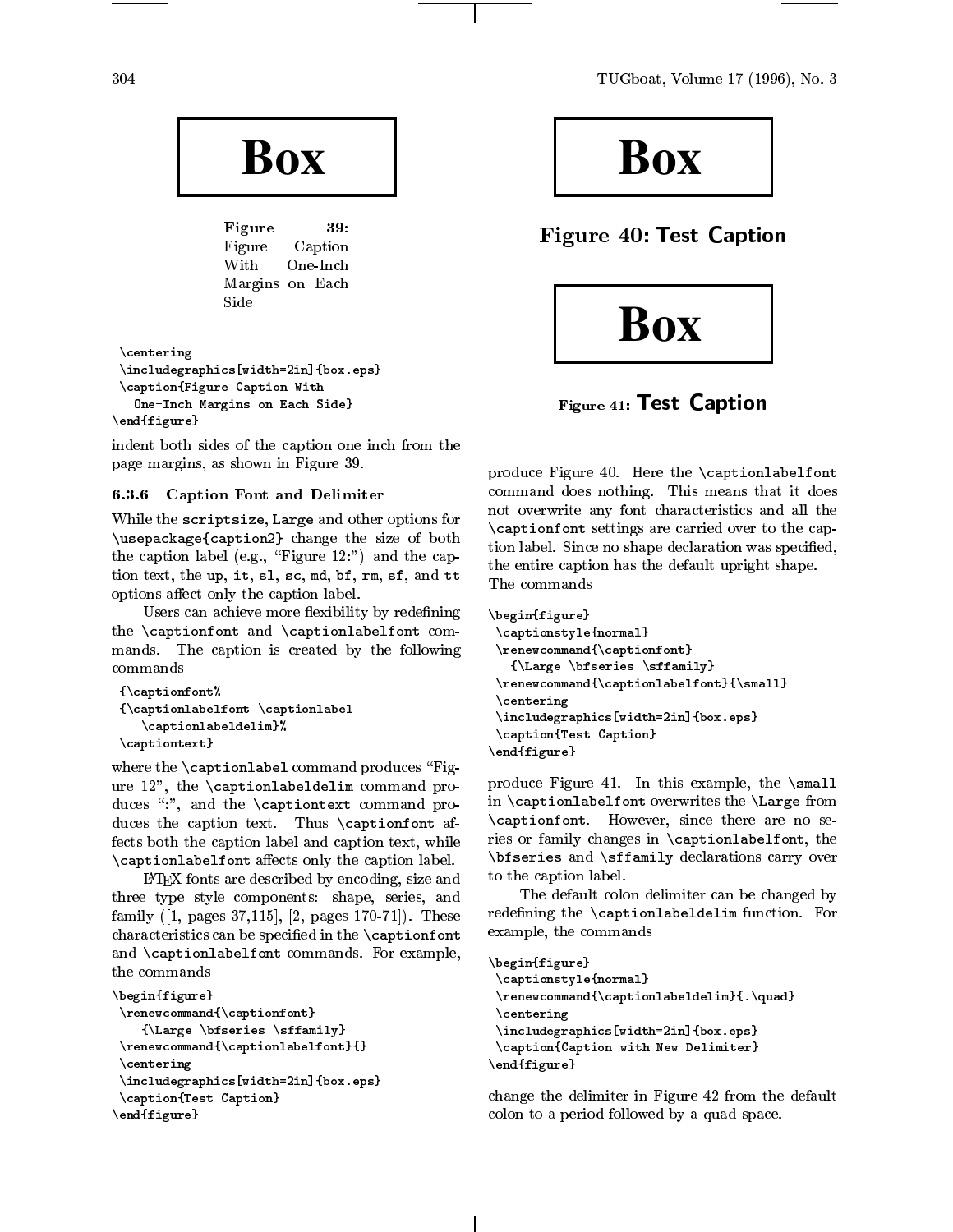

Figure 42. Caption with New Delimiter



Figure <sup>43</sup> Customized Caption Style

#### 6.3.7Custom Caption Styles

The caption2 package also allows users to create their own caption styles. For example, the following commands

```
\newcaptionstyle{mystyle}{%\sqrt{2} . The contraction of \mathbb{R}{\cal L} ( {\cal L} ) {\cal L} and {\cal L} is equal to the series of the set of the set of the set of the set of the set of the set of the set of the set of the set of the set of the set of the set of the set of the set of the s
      \cdots . It is considered and \cdots , we have a set of \cdots . The set of \cdots\centering\captiontext\par}}
```

```
\begin{figure}\captionstyle{mystyle}
\ddotsc\includegraphics[width=2in]{box.eps}\caption{Customized Caption Style}
\ddot{\phantom{F}}
```
makes the caption label boldface and places it on a separate line from the caption text, as shown in Figure 43.

See the caption2 test file  $[15]$  for more user-defined caption style examples.

#### 7The PSfrag System

While there are many drawing and analysis packages which produce EPS files, most of them do not support symbols and equations as well as IATEX. The PSfrag system allows L<sup>AT</sup>EX users to replace text strings in EPS files with LATEX text or equations. Currently available for both DOS and Unix, the PSfrag system consists of the IATEX style file psfrag.sty and the perl script ps2frag and is well-documented by [11].

PSfrag currently does not support compressed or non-EPS graphics. This means that if PSfrag is used for even one graphic in a document, all of the document's graphics must be non-compressed EPS files.



Figure 44: Available Origin Points

The procedure for using PSfrag is:

- 1. Create an EPS file.
- 2. At the operating system prompt, type:

ps2frag file.eps

which scans file.eps for text strings and then records these locations in the EPS file. Since this added information is in the form of header comments in the EPS file, it does not change the appearance of the EPS output.

- 3. In the LAT<sub>EX</sub> document, use the following commands:
	- (a) Include \usepackage{psfrag} in the preamble.
	- (b) Use the \psfrag command to specify the EPS text and the LATEX string to replace it. This makes the specied substitution occur in any subsequent \includegraphics command issued in the same environment.
	- (c) Use the \includegraphics command as usual.

The LATEX \psfrag command has the following syntax

 $\mathcal{P}$  , possibly a positive positive  $\mathcal{P}$  , the set  $\mathcal{P}$ with its arguments described in Table 3.

The posn and PSposn options are one of the 12 points shown in Figure 44 on page 301, except that the  $\mathtt{c}$  specifier is not available (e.g., to align the leftcenter, use [l] instead of [lc]; to align centers, use [ ] instead of [cc]). See [11] for examples of various combinations of placement points.

## 7.1 PSfrag Examples

The commands

 $\sum_{i=1}^{n}$ 

include the graphic without any PSfrag replacement, producing Figure 45. The commands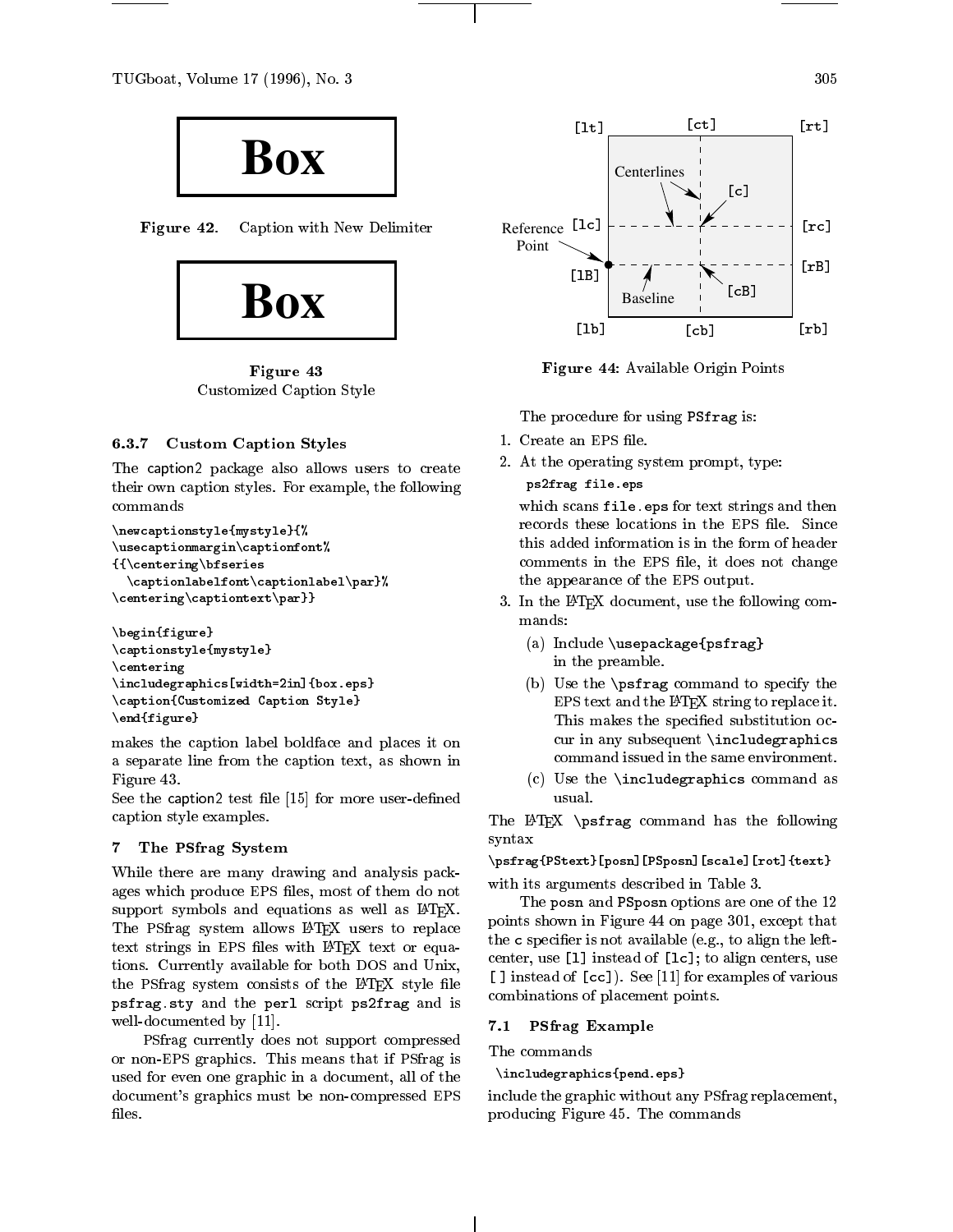Table 3: \psfrag Options

| PStext |                                                                                                                           |
|--------|---------------------------------------------------------------------------------------------------------------------------|
|        | Text in EPS file to be replaced.                                                                                          |
|        | PSfrag is sensitive about what type of text it replaces. For example,                                                     |
|        | if the EPS file contains the text Error $\binom{1}{k}$ , the percent sign confuses                                        |
|        | LATEX and PSfrag cannot be used on the file, regardless of whether PSfrag                                                 |
|        | replaces Error $(\%)$ . Instead, regenerate the EPS file using text such as                                               |
|        | Error (percent) which does not contain any of the IATEX special characters.                                               |
| posn   | <i>(Optional, Defaults to [Bl].)</i> Position of placement point relative to new                                          |
|        | $IATFX$ text. [] indicates center.                                                                                        |
| PSposn | (Optional, Defaults to [Bl].) Position of placement point relative to                                                     |
|        | existing EPS text. [] indicates center.                                                                                   |
| scale  | (Optional, defaults to 1.) Scaling factor for the text. For best results, avoid                                           |
|        | using the scaling factor and instead use IATEX type-size commands such as                                                 |
|        | \small and \large.                                                                                                        |
| rot    | (Optional, defaults to zero.) When this rotation angle is zero, the new text                                              |
|        | is inserted at the same angle as the existing EPS text. When an angle                                                     |
|        | is specified here, it is the angle of rotation of the new text relative to the                                            |
|        |                                                                                                                           |
|        |                                                                                                                           |
|        | existing text. The angle is in degrees with a counterclockwise rotation being<br>positive.                                |
|        |                                                                                                                           |
|        | This option is useful when dealing with EPS files generated by applications                                               |
|        | which only allow horizontal text. This option effectively adds rotated-text<br>capabilities to those applications.        |
| text   |                                                                                                                           |
|        | The IATEX text to insert into the EPS graphic.<br>Like regular IATEX text, math formulas must be enclosed by dollar signs |
|        | (e.g., $\frac{1}{2}\$ or $x^2$ ) and special symbols can be used (e.g., $\%$                                              |

 $\cdots$  $\lambda_1$  , ps fraction  $\lambda_2$  ,  $\lambda_3$  ,  $\lambda_4$  ,  $\lambda_5$  ,  $\lambda_6$  ,  $\lambda_7$  ,  $\lambda_8$  ,  $\lambda_9$ \psfrag{L1}{\$L\_1\$} \psfrag{L2}{\$L\_2\$} $\mathcal{P}_1$  , properting  $\mathcal{P}_2$  , and  $\mathcal{P}_2$  , and  $\mathcal{P}_3$  , and  $\mathcal{P}_4$  , and  $\mathcal{P}_5$  , and  $\mathcal{P}_6$  , and  $\mathcal{P}_7$  , and  $\mathcal{P}_8$  , and  $\mathcal{P}_9$  , and  $\mathcal{P}_8$  , and  $\mathcal{P}_9$  , and  $\mathcal{P}_9$  , and  $\mathcal{P$  $\mathcal{P}$  , and  $\mathcal{P}$  are  $\mathcal{P}$  . The parameter  $\mathcal{P}$ \includegraphics{pend.eps}

include the graphic with PSfrag replacement, producing Figure 46. The first four  $\psfrak{s}$  commands position the new LAT<sub>EX</sub> text such that its left baseline point corresponds to the left baseline point of the EPS text. The last two \psfrag commands position the new LATEX text such that its center corresponds to the center of the EPS text.

Note that one need not replace all the EPS text with LATEX text. For example, the <sup>N</sup> tag is left unchanged in Figure 46. Also note that \psfrag matches entire text strings. Thus the command

 $\gamma$  pix  $=$   $=$   $=$   $\gamma$   $\gamma$   $=$   $\gamma$   $=$   $\gamma$   $=$   $\gamma$   $=$   $\gamma$   $=$   $\gamma$   $=$   $\gamma$   $=$   $\gamma$   $=$   $\gamma$   $=$   $\gamma$   $=$   $\gamma$   $=$   $\gamma$   $=$   $\gamma$   $=$   $\gamma$   $=$   $\gamma$   $=$   $\gamma$   $=$   $\gamma$   $=$   $\gamma$   $=$   $\gamma$   $=$   $\gamma$   $=$   $\gamma$   $=$   $\gamma$ 

replaces the string  $pi$  with  $\pi$ , but does not affect the strings pi/2 or 2pi. Separate \psfrag commands must entered for these strings.

## 7.2 LATEX Text in EPS File

In the previous section, the \psfrag command specified the LATEX text in the LATEX file. While this is the most popular method, PSfrag's \tex command includes  $\text{BTrX}$  text directly in EPS files. The \tex command has the following syntax

\tex[posn][PSposn][scale][rot]{text}

which is the same as \psfrag command, except that there is no {PStext} argument. Unlike the \psfrag command, the \tex command is placed in the EPS

For example, if an EPS file contains the text  $\ddot{\phantom{a}}$  respectively replaces it with  $\ddot{\phantom{a}}$  replaces it with  $\ddot{\phantom{a}}$  $x^2$ . The left-baseline point of  $x^2$  is aligned with the left-baseline point of \tex{\$x^2\$}. Note that PSfrag does the replacement automatically; apart from the \usepackage{psfrag} command, it does not require any commands in the IATEX file. Placement, scaling, and rotation options can be specied as with the  $\psfig$  command. If an EPS file contains the text  $\text{I}$  []  $\frac{\frac{x^2+1}{x^2}}{2\frac{x^2+1}{x^2+1}}$  PSfrag replaces it with a centered  $x^2$ . The **\tex** command must be entire text string. For example, the text

Transfer Function \tex{\$\frac{s+a}{s+b}\$}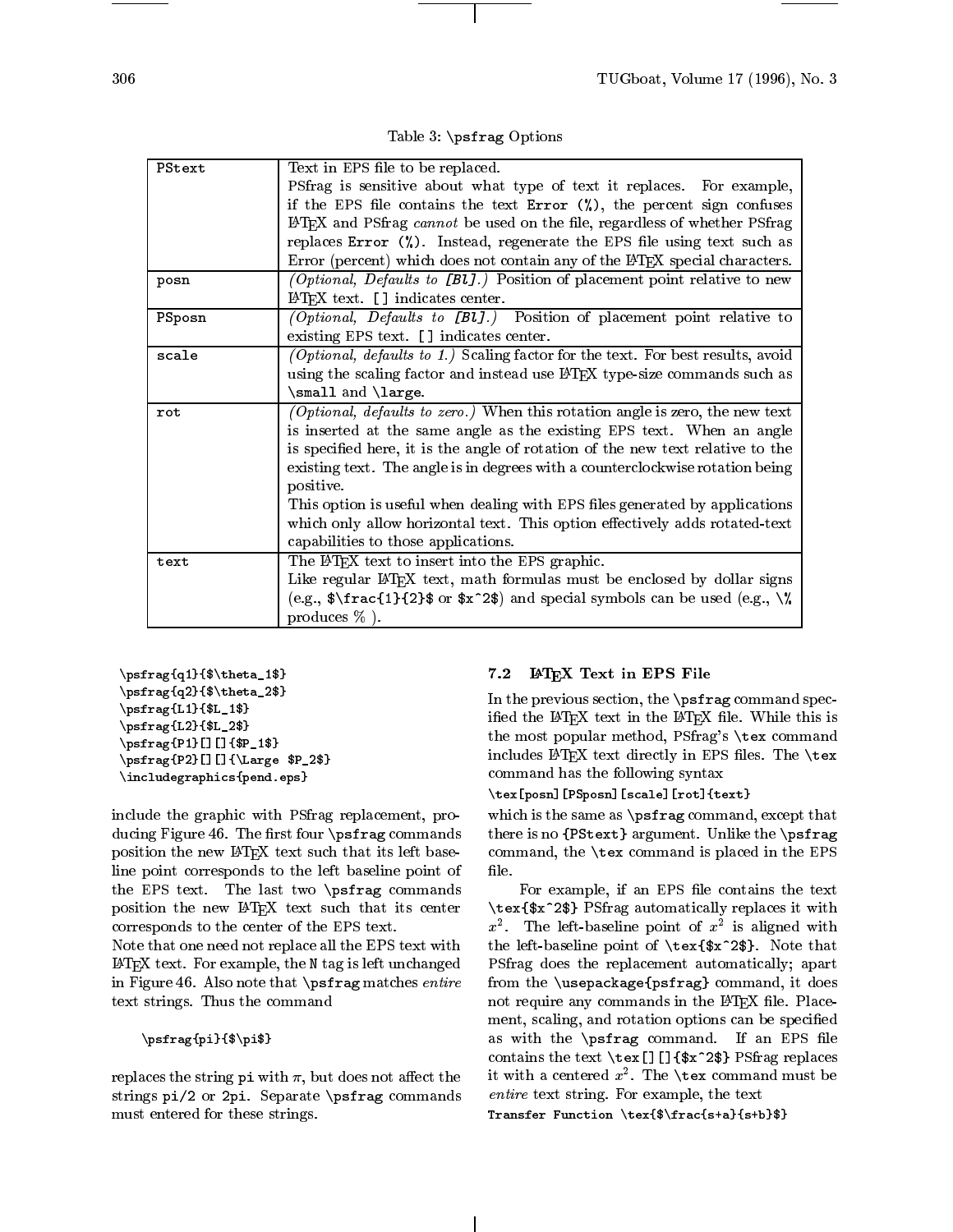

Figure 45: Without PSfrag Replacement



Figure 46: With PSfrag Replacement

produces an error. Instead use

## $\texttt{T} = \texttt{T} = \texttt{S} + \texttt{S} + \texttt{S} + \texttt{S} + \texttt{S} + \texttt{S} + \texttt{S} + \texttt{S} + \texttt{S} + \texttt{S} + \texttt{S} + \texttt{S} + \texttt{S} + \texttt{S} + \texttt{S} + \texttt{S} + \texttt{S} + \texttt{S} + \texttt{S} + \texttt{S} + \texttt{S} + \texttt{S} + \texttt{S} + \texttt{S} + \texttt{S} + \texttt{S} + \texttt{S} + \texttt{S} + \texttt{S} + \texttt$

The advantage of the \tex command is that the LATEX le doesn't need to be edited when an EPS file is modified. The  $\text{tex}\$  command has two disadvantages. First, the EPS file cannot be used for non-LATEX purposes, while the EPS graphic in Figure 45 could be used without replacement. Second, if \tex command contains complicated formulas, the text can extend beyond the edge of the graphics, enlarging the EPS BoundingBox. This oversized BoundingBox causes incorrect graphic placement in LATEX.

## 7.3 Text Scaling in PSfrag

A subtlety of the \includegraphics command (see [6, page 3]) comes into play with PSfrag. When scaling options are specified before rotation

### $\lambda$  -sin, and a philosophic space  $\lambda$  and  $\lambda$  and  $\lambda$

the scaling is implicitly handled by the graphics inclusion function. However, when scaling options are specied after rotation

 $\{1,2,3,4,4,7\}$  and  $\{1,3,4,7\}$  . Expedients are an extension of  $\{1,3,4,7\}$  .

the graphic is first included at its natural size, then rotated, and then scaled. Since PSfrag replaces the new text during the graphics inclusion, the second command scales the new PSfrag text while the first command does not. When the included size of the EPS graphic greatly differs from its natural size, the two commands produce very different results. See [11, pages 10-11] for information.

#### 8 8 Graphics in Page Header or Footer

The fancyhdr package (an improved version of the old fancyheadings package) makes it easy to customize a document's page headers and footers. It is often desired to place a logo or other EPS graphics in the header or footer, which results in the same EPS file being included multiple times.

## 8.1 Including An EPS File Multiple Times

There are three common methods for including the same EPS graphics many times

- 1. Use \includegraphics{file} in the places where you want the graphic. This has two problems
	- (a) IATEX must find and read the file every time the \includegraphics command is used.
	- (b) The repeated graphics commands may result in a very large final PostScript file.
- 2. Save the graphics in a LATEX box, using the box wherever you want the graphic. This saves  $IATFX$  time since it must only find and read the file once. However, it does not reduce the size of the final PostScript file.

At the beginning of the file, include the following commands

 $\sim$ \sbox\mygraphic{\includegraphics{file.eps}}

Then use the command \usebox{\mygraphic} wherever you want the graphic.

3. Define a PostScript command which draws the graphics, and then issue the PostScript command wherever you want the graphic. Since the final PostScript file includes the graphics commands only once, the final PostScript file is much smaller.

Since the graphics commands are stored in printer memory while the final PostScript file is being printed, this method may cause the printer to run out of memory and not print the document.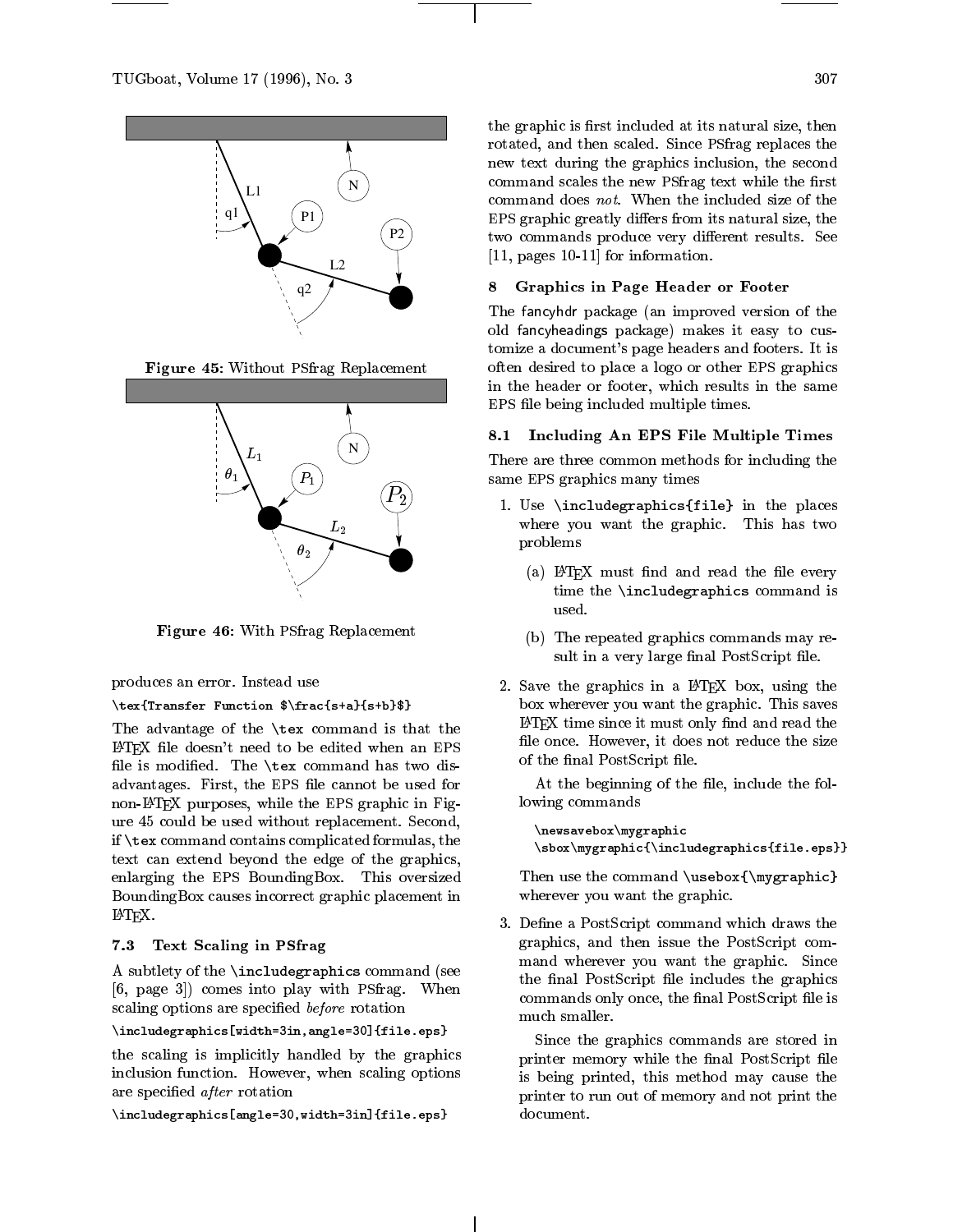#### 8.2Defining a PostScript Command

To convert the EPS graphics into a PostScript Command, the EPS file must be broken into two files, one which defines the PostScript dictionary and the graphics commands, and another which includes the header information and uses the previously-defined PostScript command. For example, an EPS file created by xfig has the form

```
%!PS-Adobe-2.0 EPSF-2.0
%%Title: /tmp/xfig-fig017255
%%Creator: fig2dev Version 2.1.8 Patchlevel 0
%%CreationDate: Sun Sep 3 15:36:01 1995
%%Orientation: Portrait
%%BoundingBox: 0 0 369 255
%%Pages: 0
%%EndComments
/$F2psDict 200 dict def
$F2psDict begin
%%EndProlog
$F2psBegin
$F2psEnd
```
Where ... indicates unlisted commands. The EPS file generally contains three parts

- 1. The header commands which begin with %
- 2. The Prolog section which starts with
	- /\$F2psDict 200 dict def

and ends with %%EndProlog. The Prolog de fines the commands in the PostScript dictionary used by the EPS file. In this example, the dictionary is named \$F2psDict although other names can be used.

3. The last part contains the commands used to draw the graphics.

Suppose the above EPS file is named file.eps. Now create the files file.h and file.ps where file.h contains

```
/$F2psDict 200 dict def
$F2psDict begin
%%EndProlog
/MyFigure {
$F2psBegin
\ldots$F2psEnd
} def
and file.ps contains
%!PS-Adobe-2.0 EPSF-2.0
%%Title: /tmp/xfig-fig017255
%%Creator: fig2dev Version 2.1.8 Patchlevel 0
%%CreationDate: Sun Sep 3 15:36:01 1995
```

```
%%Orientation: Portrait
%%BoundingBox: 0 0 369 255
%%Pages: 0
%%EndComments
$F2psDict begin MyFigure end
```
file.h denes the dictionary and denes the PostScript command /MyFigure, while file.ps contains the header information and uses the Post-Script command defined in file.h. In particular, it is important that the file.ps header includes the %!PS... line and the BoundingBox line. The graphics can then be used in the IAT<sub>EX</sub> document as

```
\documentclass{article}
\usepackage{graphicx}
\special{header=file.h}
\begin{document}
```
\includegraphics[width=2in]{file.ps}

\includegraphics[totalheight=1in]{file.ps}

```
\end{document}
```
 $\ddotsc$ 

Note that the original file file.eps is not used. Since the graphics commands in file.h are only included once, the final PostScript file remains small. However, this still requires L<sup>AT</sup>EX to find and read file.ps whenever the graphics are used. The following commands produce a small final PostScript file while reading file.ps only once.

```
\documentclass{article}
\usepackage{graphicx}
\special{header=file.h}
\newsavebox\mygraphic
\sbox\mygraphic{
   \includegraphics[width=2in]{file.ps}}
\begin{document}
...
\usebox{\mygraphic}
\resizebox*{1in}{!}{\usebox{\mygraphic}}
\ddots\end{document}
```
Like the previous example, these commands produce a 2-inch wide graphic and another graphic whose totalheight is 1 inch.

### 8.3 The fancyhdr Package

An easy method of including graphics in the heading is to use the fancyhdr package, which is documented by [8]. The header consists of three parts: its left field, its center field, and its right field. The

### 308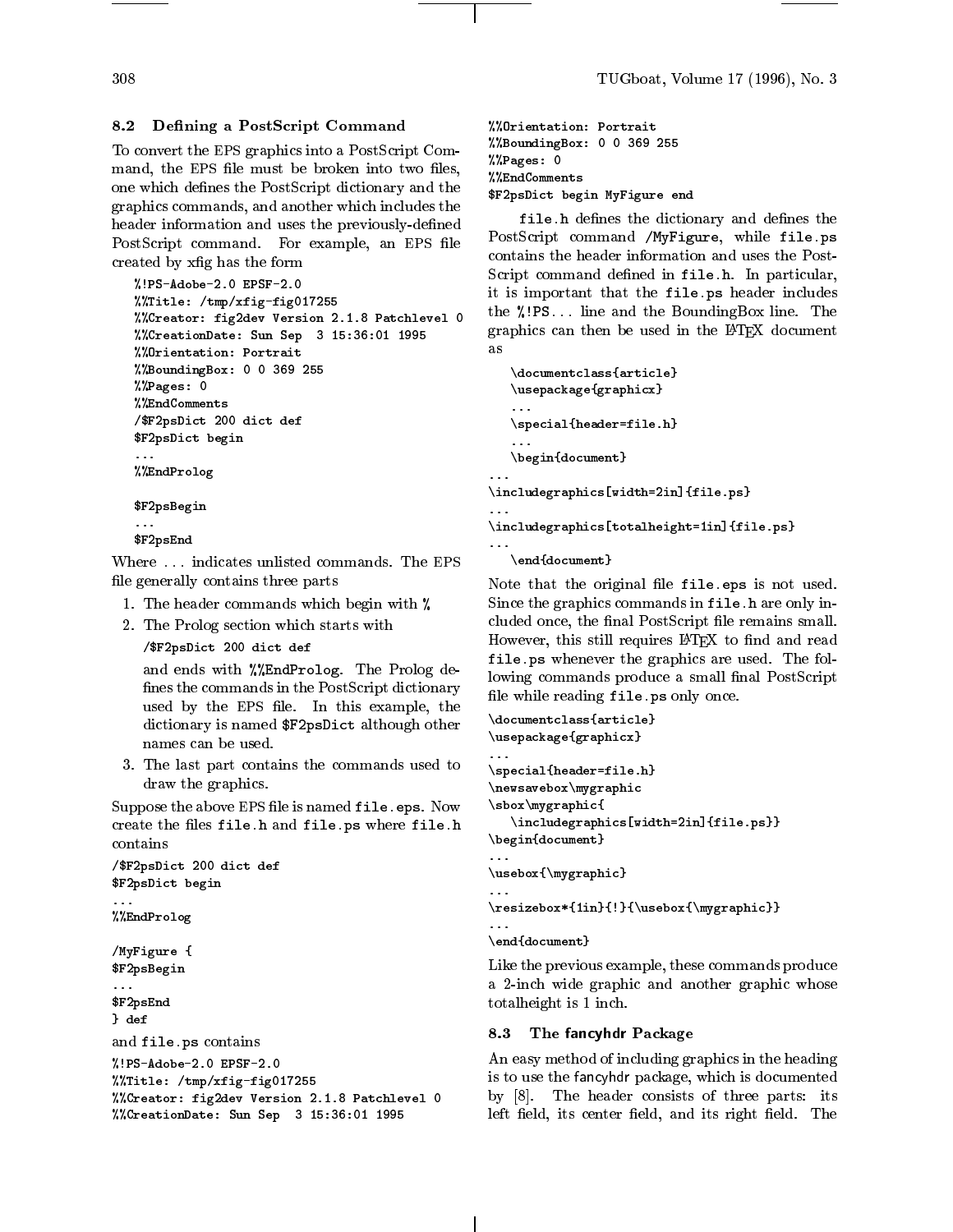$\frac{1}{2}$  command communications the contents of the contents of the contents of the contents of the contents of the contents of the contents of the contents of the contents of the contents of the contents of the contents header fields, with the L,C,R options specifying the field(s) which the command should modify. For example

```
\gamma is equal to \gamma is the second of \gamma\fancyhead[C]{My Paper}
```
causes the center header field to be "My Paper", while

```
\mathbf{f} = \mathbf{f}\fancyhead[L,R]{\textbf{Confidential}}
```
causes the text of left and right header fields to be "Confidential". If no  $L, C, R$  option is specified, it applies to all three header fields, so  $\frac{\text{angle}}{\text{angle}}$ is used to clear all the header fields. Similarly,  $\sum_{i=1}^{n}$  specifies the left, center, and right, footer fields.

Note that the \fancyhead commands only apply to pages whose style is "fancy". Even though  $\mathbf{f}_i$  and a fancy of the document to the document to the document to the document to the document to  $\mathbf{f}_i$ fancy page style, some pages (title pages, table of contents pages, the first page of chapters, etc.) are still given a plain pagestyle by default.

## 8.3.1 Graphics in Page Header/Footer

The commands in the fancyhdr package can insert graphics in the headers and footers. For example, after splitting the EPS file file.eps into the two file file.h and file.ps as described in section  $8.2$ , the commands

```
\ddot{\phantom{a}}\sum_{i=1}^{n}% \mathcal{M} must be large enough for graphic graphic for graphic \mathcal{M}\renewcommand{\headheight}{0.6in}
\renewcommand{\textheight}{7.5in}
```
% Define PostScript graphics command  $\sim$  per files and  $\sim$  and  $\sim$  and  $\sim$ 

```
\mathcal{L} save graphics in LaTeX box
\sim . The same is a set of \sim , where \sim . The same is a set of \sim\mathcal{L}[totalheight=0.5in]{file.ps}}
```

```
\pagestyle{fancy}\fancyhead{} % clear all header fields
\fancyhead[L]{\usebox{\mygraphic}}\fancyfoot{} % clear all footer fields
\fancyfoot[C]{\thepage}
\renewcommand{\headrulewidth}{0.5pt}\sim . The set of the set of the set of the set of the set of the set of the set of the set of the set of the set of the set of the set of the set of the set of the set of the set of the set of the set of the set of the s
```

```
\lambda...\end{document}
```
places the graphics at the top left of each "fancy" page with a 0.5 pt horizontal line drawn under the header. Additionally, the page number is placed at the bottom center of each page, with no horizontal line drawn above the footer.

## 8.3.2 Odd/Even Headings

When the [twoside] documentclass option is used, one may want to individually specify the odd and even page headers/footers. The E,O \fancyhead options specify the even and odd page headers, respectively. If the E, 0 options are not specified, the command applies to both even and odd pages. Likewise the  $E, 0 \setminus \f{ancyfoot options specify the}$ even and odd page footers. For example,

```
\pagestyle{fancy}\ldots . The paper \ldots and \ldots . The paper \ldots\ldots and \ldots and \ldots and \ldots and \ldots and \ldots\fancyfoot[C]{\thepage}
```
places "My Paper" in the upper left of even fancy pages, "My Name" in the upper right of odd fancy pages, and the page number in the bottom center of all fancy pages. Replacing the

```
\fancyhead[L]{\usebox{\mygraphic}}
```
command in the above example with

```
\fancyhead[LE,RO]{\usebox{\mygraphic}}
```
places the graphic at the top outside (the left side of even pages, right side of odd pages) of all fancy pages.

## $\mathbf{S}$ . 3.3.3 Modifying Planet Pages Planet Pages Planet Pages Planet Pages Planet Pages Planet Pages Planet Pages Planet Pages Planet Pages Planet Pages Planet Pages Planet Pages Planet Pages Planet Planet Planet Plane

Although the above commands do not affect pages with plain pagestyles, the \fancypagestyle command can be used to modify the plain pagestyle. For example

 $\lambda$  . The components are the contract of  $\lambda$  $\mathcal{F}$ 

```
m = m . The large energy for graphic m\renewcommand{\headheight}{0.6in}
\sim . The statistic community (7.5 in ) and (7.5 in ) and (7.5 in ) and (7.5 in ) and (7.7 in ) and (7.7 in ) and (7.7 in ) and (7.7 in ) and (7.7 in ) and (7.7 in ) and (7.7 in ) and (7.7 in ) and (7.7 in ) and (7.7 in
```
 $\alpha$  - Postscript graphics common  $\alpha$  $\gamma$  , i.e. for a contract  $\alpha$  . Hence, the set of  $\alpha$ 

```
\sim save graphical box in LaTeX box in LaTeX box in LaTeX box in LaTeX box in LaTeX box in LaTeX box in LaTeX box in LaTeX box in LaTeX box in LaTeX box in LaTeX box in LaTeX box in LaTeX box in LaTeX box in LaTeX box in
\sim\mathcal{S} . The set \mathcal{S} are set \mathcal{S} and \mathcal{S} are set \mathcal{S} are set \mathcal{S}[totalheight=0.5in]{file.ps}}
```

```
\lambda is equal to the set of \lambda is the set of \lambda\fancyhead{} % clear all header fields
\fancyhead[L]{\usebox{\mygraphic}}\fancyfoot{} % clear all footer fields
\fancyfoot[C]{\thepage}
```